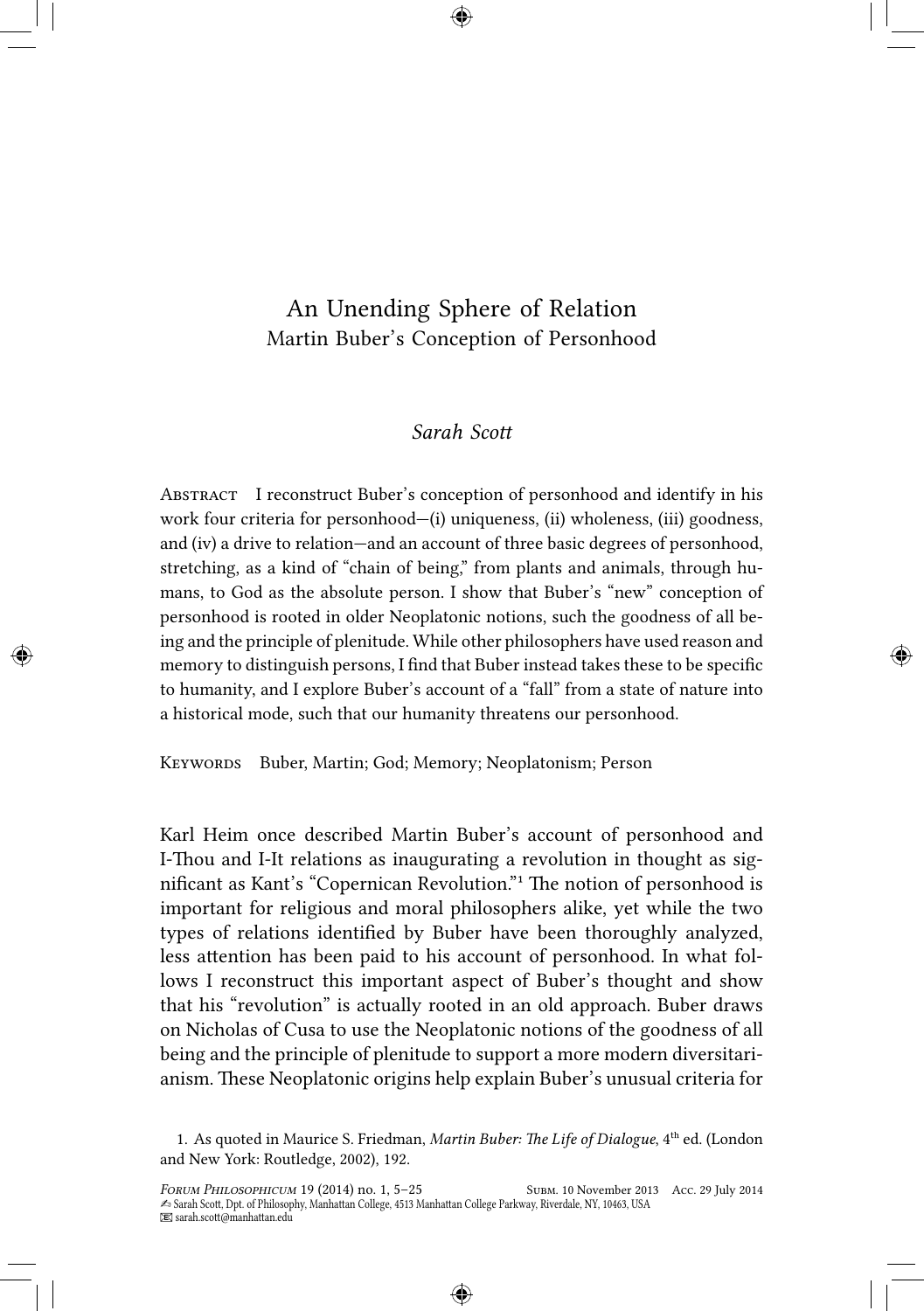personhood—(i) uniqueness, (ii) wholeness, (iii) goodness, and (iv) a drive to relation—as well as his account of three basic degrees of personhood, stretching, as a kind of "chain of being," from plants and animals, through humans, to God as the absolute person. To elucidate Buber's distinctive account of personhood, I compare his criteria for personhood to competing notions of personhood. This shows that what other thinkers take to be specific to persons, namely reason and memory, Buber instead takes to be specific to humans and threatening to our personhood. Fortunately, the very cause of our "fall" from personhood identified by Buber will be seen to also possess the capacity to restore our personhood.

### FROM INDIVIDUATION TO PERSONHOOD

To understand Buber's notion of personhood let us begin with his early philosophy of the individual. In 1904 Buber submitted his only recently published and little studied dissertation, "On the History of the Problem of Individuation: Nicholas of Cusa and Jakob Böhme," to the University of Vienna.² Buber states in its introduction that his ultimate goal is to ontologically ground the "urge to personality" described by his teacher Wilhelm Dilthey and the "ethics of personality" found in Friedrich Schleiermacher and Ralph Waldo Emerson.³ To achieve this goal his dissertation was to be part of a larger project detailing the history of the problem of individuation up to Leibniz and contemporary philosophy (*HI*, 371). Though he never completed this history and did not return to Dilthey, Emerson or Schleiermacher in his later writings, the dissertation is nonetheless instructive. It shows Buber's concern, even in his early writing, to defend the value of the individual and develop a complex notion of unity that would preserve difference. Moreover, the main figures of the dissertation point to an unexpected source of inspiration for his embrace of Hasidism and later dialogic philosophy. Shortly after completing his dissertation, Buber describes Hasidism as "an absolutely original, popular, and living

2. Inigo Bocken published a Dutch translation of the dissertation in 2005, Sarah Scott published an English translation in 2012, and Francesco Ferrari published an Italian translation in 2013. All three use the manuscript in the Martin Buber Archives of the Jewish National Library. As there is no copy in the archives of the University of Vienna it is unknown if this is final version of the dissertation. For a brief analysis of the section on Böhme, see Franz Rosenzweig, "Zu einer Stelle aus Martin Bubers Dissertation," in *Zweistromland*, ed. Annemarie Mayer and Reinhold Mayer (Dordrecht: Nijhoff, 1984).

3. Martin Buber, "On the History of the Problem of Individuation: Nicholas of Cusa and Jacob Böhme," trans. Sarah Scott, *Graduate Faculty Philosophy Journal* 33, no. 2 (2012): 372. Hereafter cited in text as *HI*.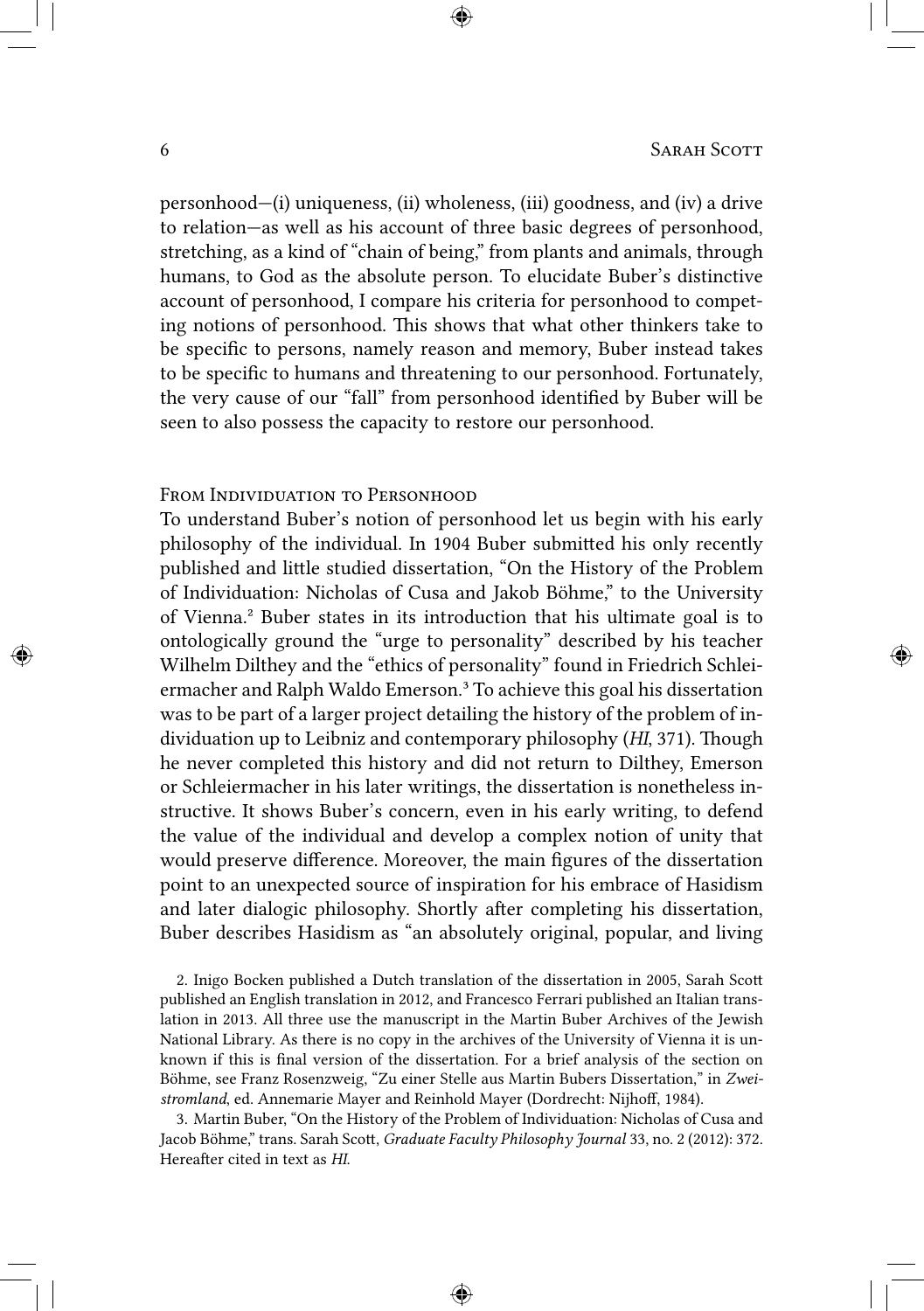renewal of Neoplatonism."<sup>4</sup> Buber then describes Hasidism as a response to the Spinozan criticism of the Jewish teaching that God is a person.<sup>5</sup> The Hasidic response to this criticism of anthropomorphism is not that God is *simply* a person, but "that God is *also* a person, and this is, in contrast to all impersonal, unaddressable 'purity' of God, an augmentation of divinity" (emphasis in the original).⁶ Buber's dissertation reveals it is the same notion—the value of personhood—that renders Hasidism both an answer to Spinoza and a renewal of Neoplatonism.

Buber writes Nicholas of Cusa is "the first thinker of the modern era" because he accords individuals reality (*HI*, 375). This is in contrast to earlier thinkers, such as Meister Eckhart, who maintain individuation is an obstacle to divine union that can and must be transcended. Although Buber sees this celebration of individuality as ushering in the modern age, Buber writes the worth Nicholas of Cusa accords to individuals comes from a "renewal of Neoplatonism in Renaissance philosophy," and his account of Nicholas of Cusa revolves around two Neoplatonic notions: the goodness of all being and the principle of plenitude (*HI*, 372). Since Nicholas of Cusa accords reality to individuals, he must explain the value of individual diversity for creation. Buber identifies two explanations in Nicholas of Cusa's work: a theological-epistemological explanation based on an account of thought as separation into different parts, and a theological-aesthetic explanation based on an account of beauty as requiring different parts. Regardless of whether God is conceived as the perfect thinker or the perfect artist, infinite diverse creatures must exist in order to express God's infinite activity. This expression of the principle of plenitude inaugurates "the great and modern picture of the world . . . [in which] each being [*Wesen*] belongs to eternity, an unending sphere of relation. So each being [*Wesen*] must then also manifest infinite worth in its objective individuality. Just because it is at all, since being [*Sein*] is good and noble and delightful. Mainly, however, because it is particular and unique" (*HI*, 377).

4. Martin Buber, "The Jewish Cultural Problem and Zionism," in *The First Buber: Youthful Zionist Writings of Martin Buber*, trans. and ed. Gilya G. Schmidt (Syracuse, NY: Syracuse University Press, 1999), 178. For Buber's early appropriation of the Renaissance for cultural Zionism see his "Jewish Renaissance," in *The First Buber* and Asher D. Biemann, *Inventing New Beginnings: On the Idea of Renaissance in Modern Judaism* (Stanford, CA: Stanford University Press, 2009).

5. Martin Buber, *The Origin and Meaning of Hasidism*, trans. and ed. Maurice S. Friedman (Amherst, NY: Humanity Books, 1988), 96.

6. Ibid., 92.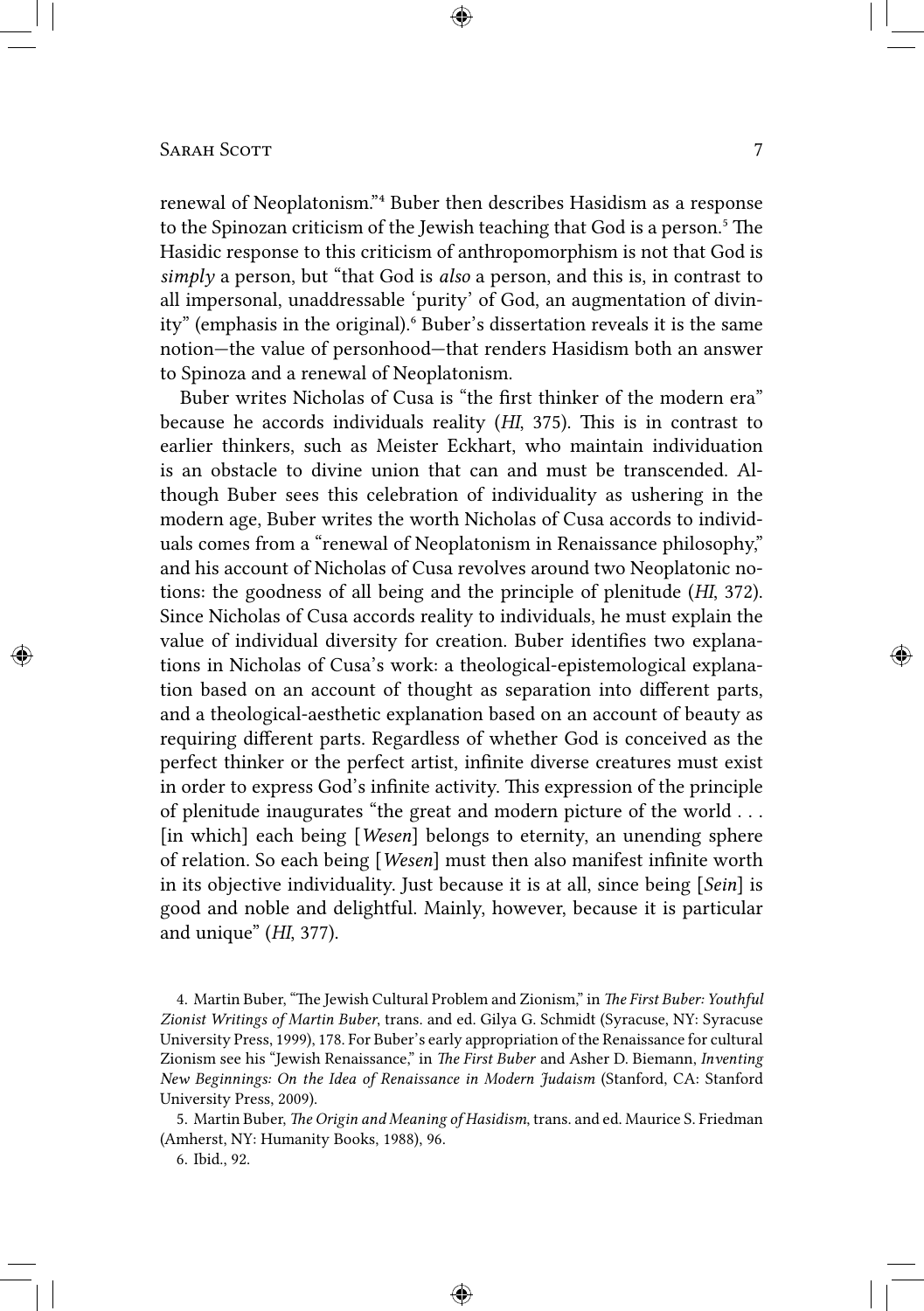Although this theological defense of the value of the individual uses classic Neoplatonic notions, Buber then finds in Nicholas of Cusa a thoroughly modern, indeed, romantic, diversitarianism and ethics of individuation. Individuals are good because they are unique and irreplaceable, and individuals participate in creation by developing their uniqueness. As Buber explains Nicholas of Cusa's thought, the more we individuate, the more we attain blessedness:

God Himself calls the thing upwards to itself: to the *assimilatio*, i.e., to the realization of its own predisposition [*Anlagen*]. For God, who has revealed Himself in the things, does not want the diversity of things to be overcome [*aufheben*], but consummated [*vollenden*]: not depersonalization [*Entpersönlichung*], but precisely perfection of personalization [*Verpersönlichung*], leads things to God. Each thing moves itself within its sphere, and when it has reached perfection, rests tranquil [*ruht*] in its own sphere, [for] no other [sphere] is reachable. And as man requires eternal blessedness in his own nature and wills to be blessed not as an angel but as himself, so also God allows the individual to fulfill itself as itself, and as such to reach in him the tranquility of perfection [*Vollkommenheitsruhe*]. (*HI*, 383)

Although the process of "personalization" sometimes leads to strife between individuals, it is nonetheless mutually productive since even agonistic encounters provoke further individuation or "personalization." As Buber writes in 1907: "It is because things happen but once that the individual partakes in eternity. . . . Uniqueness is thus the essential good of man that is given to him to unfold. . . . [T]he uniqueness of man proves itself in his life with others. For the more unique a man really is, so much more can he give to the other and so much more will he give to the other.<sup>"7</sup>

In his dissertation Buber suggests individual and person are synonymous terms; for instance, he aims to ground an ethics of *personality* by giving a historical account of *individuation*. However, individuation is an infelicitous term as it can connote an immoral and politically dangerous

7. Martin Buber, *The Legend of the Baal-Shem*, trans. Maurice S. Friedman (Princeton, NJ: Princeton University Press, 1955), 41–42. Buber's embrace of Neoplatonism is mediated through romanticism; for this connection see the chapter "Romanticism and the Principle of Plenitude" in Arthur O. Lovejoy, *The Great Chain of Being: A Study of the History of an Idea* (Cambridge, MA: Harvard University Press, 1936), 288–314. Lovejoy's discussion of Schleiermacher in this section helps fill in the narrative running from Neoplatonism to Schleiermacher's "ethics of personality" that Buber's dissertation intended but did not complete.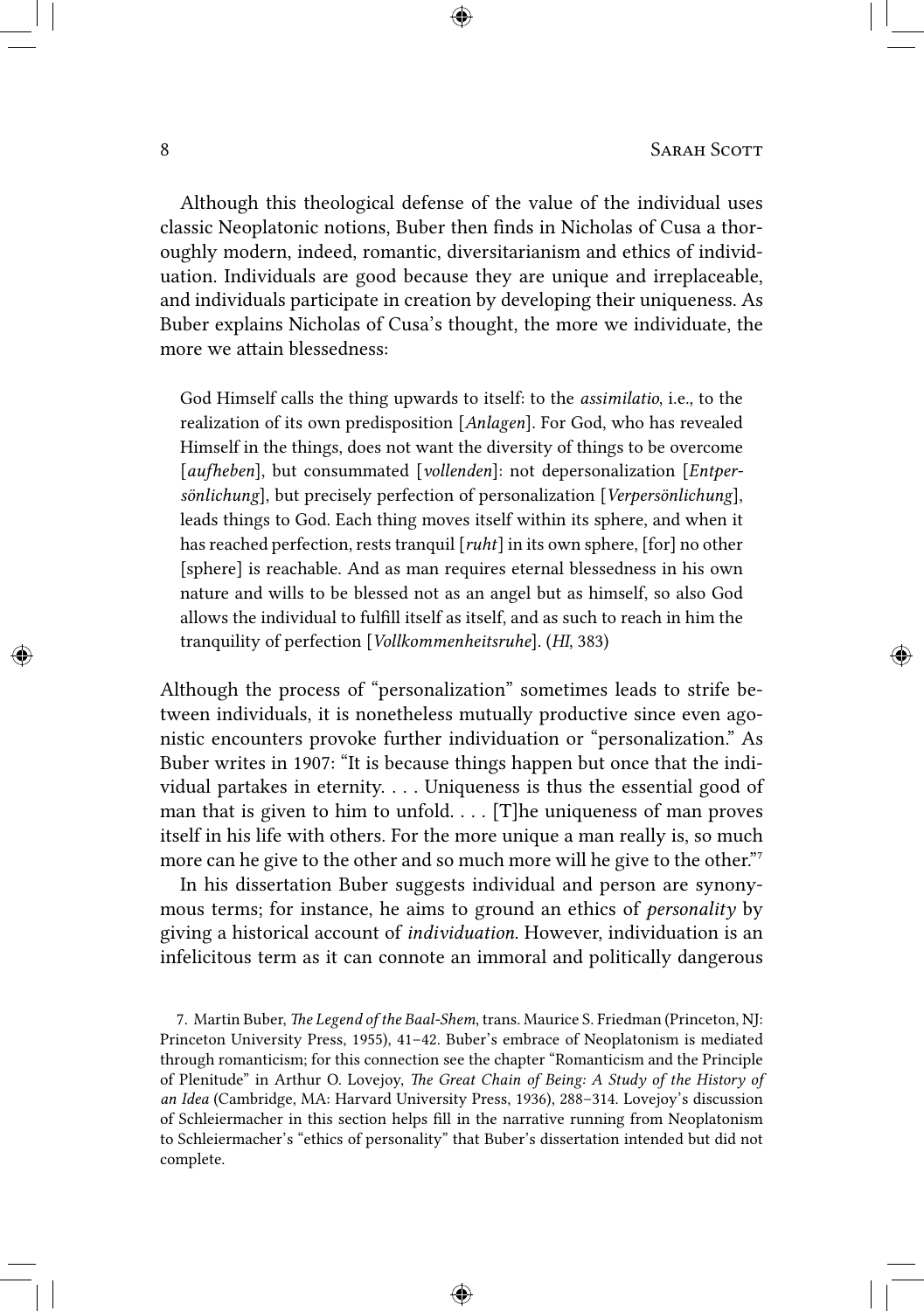individualism. In recognition of this, when Buber develops his critique of individualism as concomitant with collectivism, he sets aside references to individuals and instead focuses on persons. An analysis of Buber's later works shows he characterizes persons as possessing four defining attributes: (i) uniqueness, (ii) wholeness, (iii) goodness, and (iv) a drive to relation. He writes to recognize persons *as* persons is to recognize their uniqueness: "the person is through and through nothing other than uniqueness and thus essentially other than all that is over against it."<sup>8</sup> Dialogue occurs between persons who accept and affirm one another's unique otherness: "[dialogue] unreservedly accepts and confirms him in his being this man and in his being made in this particular way. The strictness and depth of human individuation, the elemental otherness of the other, is then not merely noted as the necessary starting point, but is affirmed from the one being to the other."<sup>9</sup> In other passages Buber describes acting from one's person as acting as a whole being, that is, with integrity and without contradiction. He writes we find ourselves in "situations in which we feel it incumbent upon us to make the decision which, from our person, and from our person as we feel it 'purposed' for us, answers the situation confronting us. Such a decision can only be taken by the whole soul that has become one."<sup>10</sup> The inclusion of wholeness as an attribute of persons expands the notion of the goodness of persons. Following Buber's analysis of Nicholas of Cusa, persons are good in the sense of having intrinsic value because particular, unique, and irreplaceable creatures are essentially good. However, persons are also good in the sense of being morally praiseworthy because they act as whole beings. Evil "persons" are not persons at all, for they do not act out of a state of wholeness. This suggests personhood can be gained and lost, a notion we shall return to.

However, so far the question of the difference between persons and nonpersons is unanswered. With the exception of the added notion of their wholeness rendering them morally praiseworthy, uniqueness, wholeness and goodness could be the defining features of substances in general. It is the fourth attribute of persons, that they possess a drive to relation, which

9. Martin Buber, "Distance and Relation," in *The Knowledge of Man*, 59.

10. Martin Buber, "Images of Good and Evil," in *Good and Evil: Two Interpretations*, trans. Ronald Gregor-Smith and Michael Bullock (Upper Saddle River, NJ: Prentice Hall, 1997), 128. The division and contradiction of the person, especially as indicated by lying, drives much of Buber's account of evil in "Images of Good and Evil."

<sup>8.</sup> Martin Buber, "What is Common to All," in *The Knowledge of Man: Selected Essays*, trans. Maurice S. Friedman and Ronald Gregor-Smith (Amherst, NY: Prometheus Books, 1998), 86.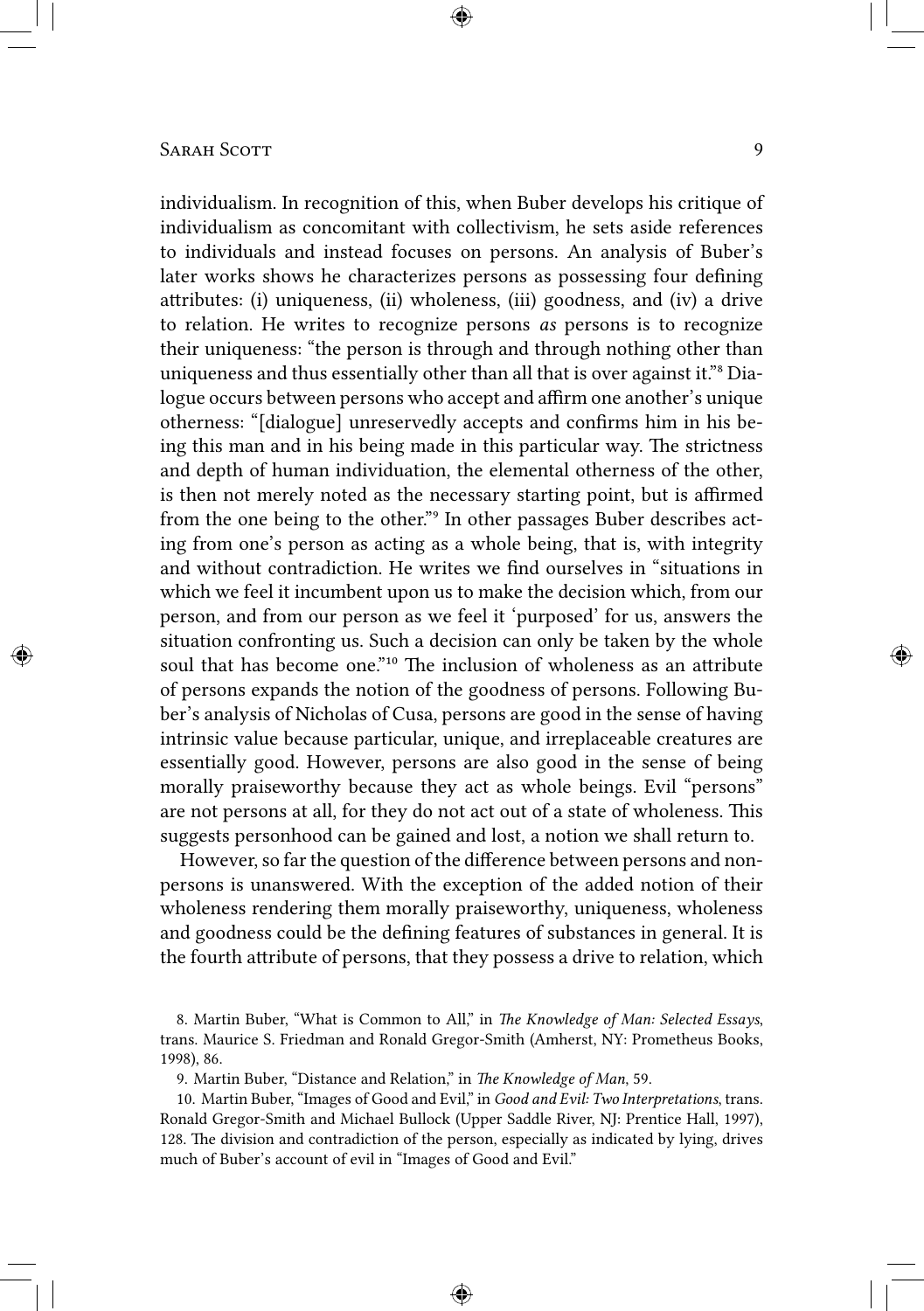comes to the fore in Buber's later work and is his most significant criterion. *I and Thou* repeats the refrain "in the beginning is the relation," laying out a sort of state of nature for man.<sup>11</sup> Although this is a beginning we have left behind, we carry this pre-history with us in our "innateness of the longing for relation [*Ursprünglichkeit des Beziehungsstrebens*]" (*IT*, 77). While the bulk of our relations are with other beings, the drive to relation is so strong that we are even moved to form relations with inanimate objects. Buber offers as evidence of the longing for relation the imaginative activities of an artist studying red wallpaper in order to grasp the soul of red, and a child that imbues a toy bear with life: "this 'imagination' [*Phantasie*] is by no means a form of 'panpsychism' [*Allbeseelung*]; it is the drive to turn everything into a You, the drive to pan-relation [*Trieb zur Allbeziehung*]—and where it does not find a living active being that confronts it but only an image or symbol of that, it supplies the living activity from its own fullness" (*IT*, 78). Buber then differentiates between two poles of human existence: egos [*Eigenwesen*], which have I-It relations, and persons, which have I-Thou relations (*IT*, 112–14). None of us is purely ego or purely person. We fluctuate between self-reflective behavior in which, even if we appear to be in a relationship, otherness is denied so that we are really in relation with our self, and genuinely relational behavior, which implies the embrace of the presence of a substantive other.<sup>12</sup> The same drive to relation creates both polarities, though in the former mode the desire thwarts its goal of relating and in the latter it fulfills this goal.

The uniqueness of Buber's conception of personhood can be clearly seen through a brief comparison to competing accounts of personhood. Other notions of personhood tend to emphasize activities linked to the self-reflective polarity of human existence, such as reason. Boethius, for example, defines a person as an individual substance of a rational nature. Turning to contemporary authors, Peter Singer follows John Locke in defining persons as (i) rational and self-conscious beings, aware of themselves as distinct entities with a past and a future, while adding that they must also have (ii) desires and preferences regarding their own futures

12. For an analysis of Buber's notion of *Eigenwesen* as a critique of Cartesian subjectivity see Dan Avnon, *Martin Buber: The Hidden Dialogue* (Lanham, MD: Rowman & Littlefield, 1998), 131–37. Michael Theunissen also situates Buber in a general anti-Cartesian movement in his *The Other: Studies in the Social Ontology of Husserl, Heidegger, Sartre, and Buber*, trans. Christopher Macann (Cambridge, MA: Massachusetts Institute of Technology Press, 1984).

<sup>11.</sup> E.g., Martin Buber, *I and Thou*, trans. Walter Kaufmann (New York: Simon and Schuster, 1996), 69. Hereafter cited in text as *IT*.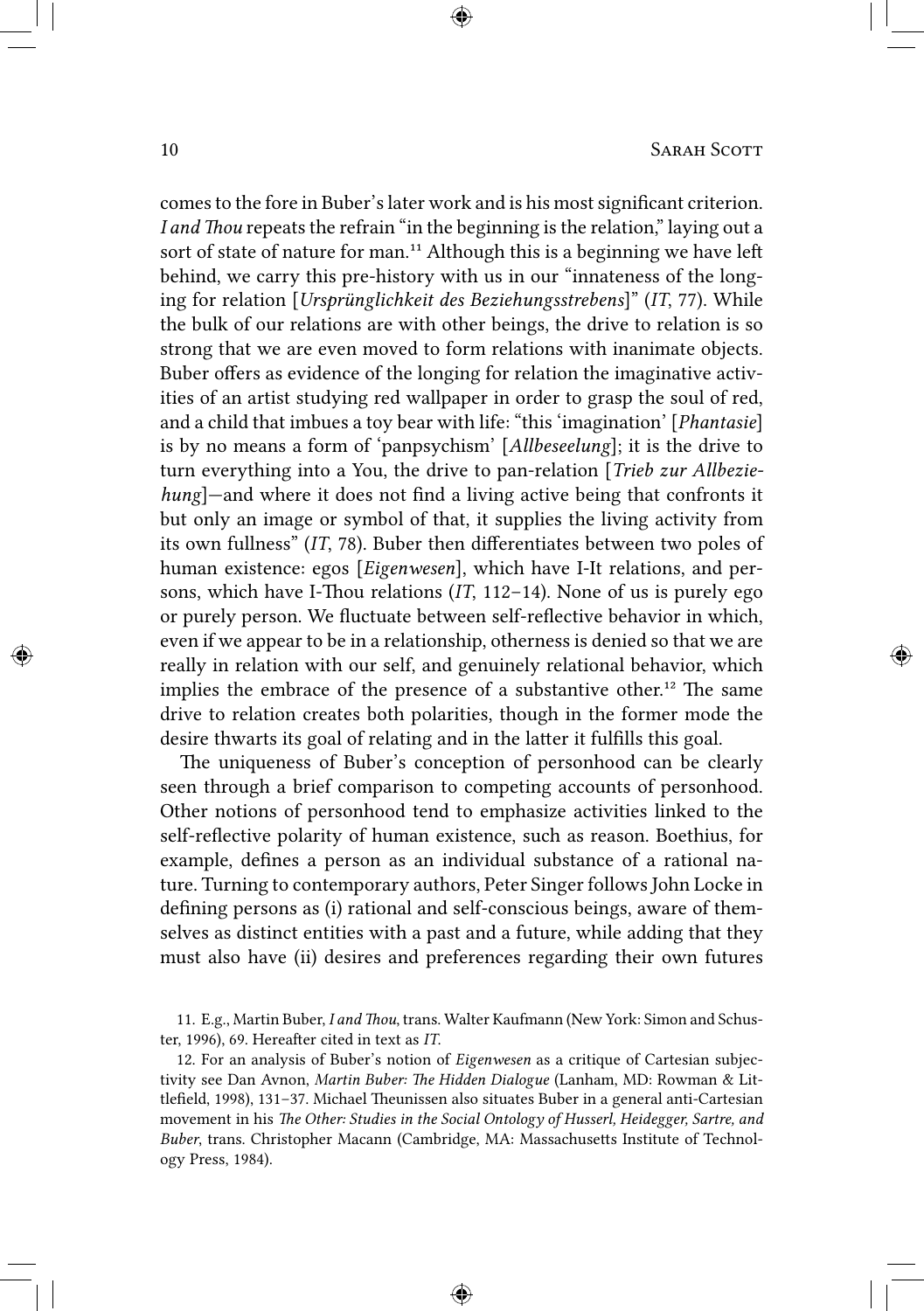and (iii) autonomy, or the capacity to choose, to make and act on their own decisions.<sup>13</sup> Mary Anne Warren gives similar criteria for personhood:

- (i) consciousness (of objects and events external and/or internal to the being), and in particular the capacity to feel pain;
- (ii) reasoning (the developed capacity to solve new and relatively complex problems);
- (iii) self-motivated activity (activity which is relatively independent of either genetic or direct external control);
- (iv) the capacity to communicate, by whatever means, messages of an indefinite variety of types, that is, not just with an indefinite number of possible contents, but on indefinitely many possible topics;
- (v) the presence of self-concepts, and self-awareness, either individual or racial, or both.<sup>14</sup>

Buber would likely agree that a person is an individual substance, since a person is unique, whole and good. However, he extends personhood to God, pressing the limits of our understanding of these criteria. An even more striking difference is that there is no suggestion in Buber's work that personhood necessarily includes reason or a conception of one's self over time. Other thinkers use these criteria to separate the notion of a human being from that of a person and accord *persons* a special temporal sensibility. In contrast, Buber saves these criteria for *human beings*, which, as we shall see, he analyzes as especially influenced by memory. Similarly, while the drive to relation is an important part of personhood, it is not clear that this drive indicates autonomy or self-motivation in the way Singer and Warren use these terms.

There is one criterion that, at first glance, seems to point to a possible agreement between Warren and Buber: the capacity to communicate may seem comparable to the drive to relation. By emphasizing the drive to relation, Buber brings the notion of person closer to its roots in the Greek and Latin *πρόσωπον* and *persona*, terms that have their origin in the masks worn by actors in Greek dramas. In this etymological account the person is the face or presence through which their voice or character sounds,

13. Peter Singer, *Practical Ethics*, 2<sup>nd</sup> ed. (Cambridge: Cambridge University Press, 1993), 90–99, 110–11.

14. Mary Anne Warren, "On the Moral and Legal Status of Abortion," *The Monist* 57, no. 1 (1973): 55. Since the context of laying out these five criteria is an argument in defense of abortion, Warren does not argue any of these are necessary attributes of persons, just that one must meet at least one criterion to be recognized as a person.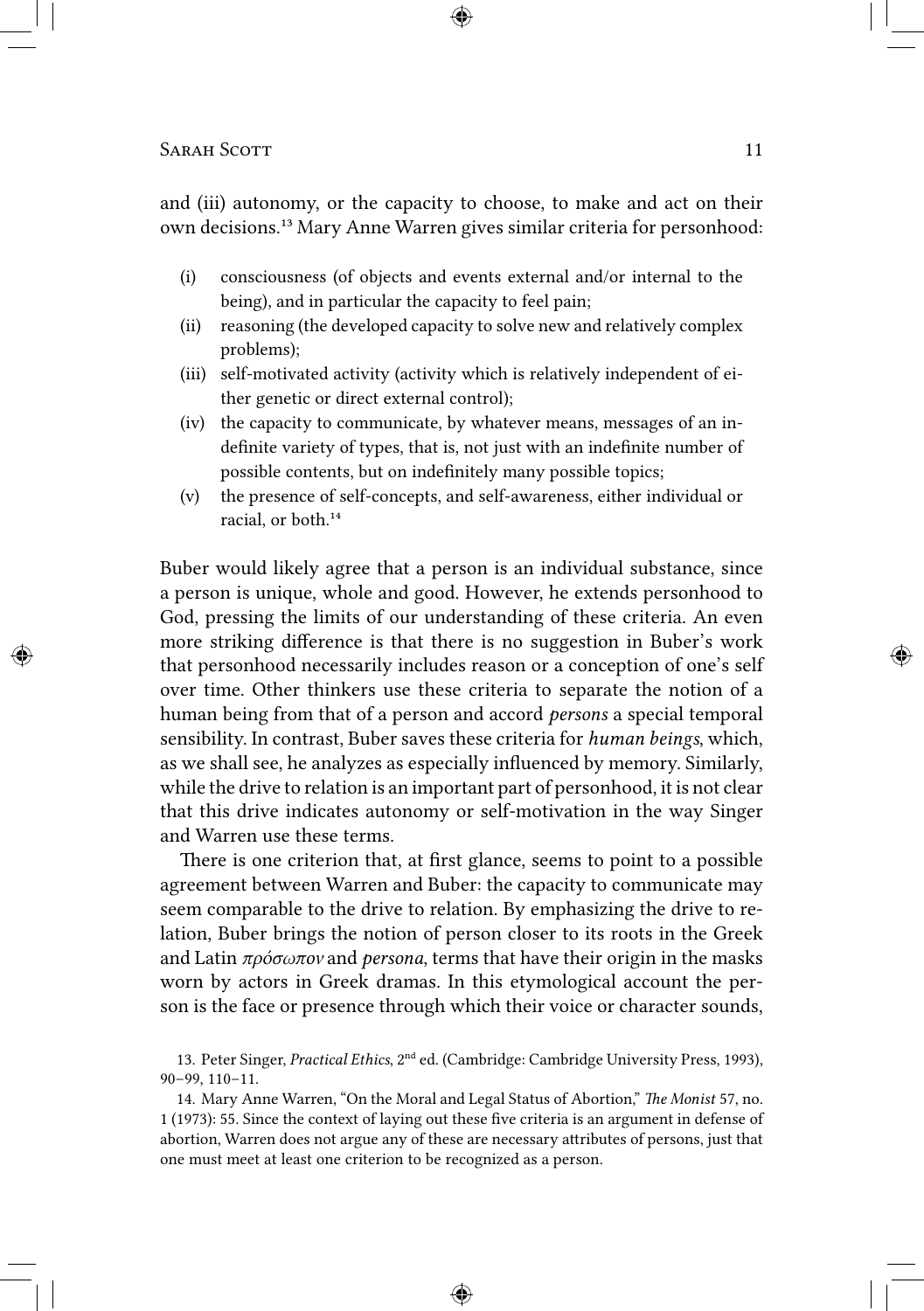suggesting the person first becomes manifest in relational, communicative acts. This means that even here Buber differs from Warren, for the person communicates themselves—their individuality—not a variety of potentially impersonal topics, as Warren suggests. Buber would hold that the communication of one's self still would be indefinite, for who one is, and hence what one communicates, dynamically changes in response to one's relations. Steven M. DeLue describes Buber's notion of self-development: "as I relate to others and discover my possibilities, I work to fulfill them and as I do, I end up inevitably creating new relationships or new variants of existing relationships to others, each of which makes me aware of new possibilities for myself."<sup>15</sup> At this point the "revolutionary" character of Buber's conception of personhood should be evident: if a person is unique, whole, good, and driven to enter into relation with others, that is, to communicate themselves in a dynamic individuating dialogue with other persons, then a person need not necessarily have the capacity for human-like reason, robust self-concepts and time-concepts, or identifiably autonomous behavior. Indeed, personhood may be extended to plants, animals, and God.

#### Degrees of Personhood

The broad reach of Buber's notion of personhood—that it may incorporate not just rational beings with a sense of personal continuity over time but also plants, animals and God—is one of the most controversial features of Buber's philosophy, and Buber devotes much of his 1957 Afterword to *I and Thou* to addressing the perplexed responses his readers had to this account of personhood. Perhaps because it is one of the most controversial aspects of his thought, the broadness of Buber's use of personhood is also an aspect that tends to be brushed over. For instance, it is a commonplace that Buber took the phrase "I and Thou" from Ludwig Feuerbach. However, this ignores his distance from Feuerbach's more limited use of "I and Thou," which Buber announces as early as 1901:

Ludwig Feuerbach [writes]: " . . . Man in himself is man (in the conventional sense); Man with Man—the unity of I and Thou—is God." Feuerbach wants to protect the unity of which he speaks, for the "reality of the difference between I and Thou." However today we are closer to Böhme than we are

<sup>15.</sup> Steven M. DeLue, "Martin Buber and Immanuel Kant on Mutual Respect and the Liberal State," *Janus Head* 9, no. 1 (2006): 119.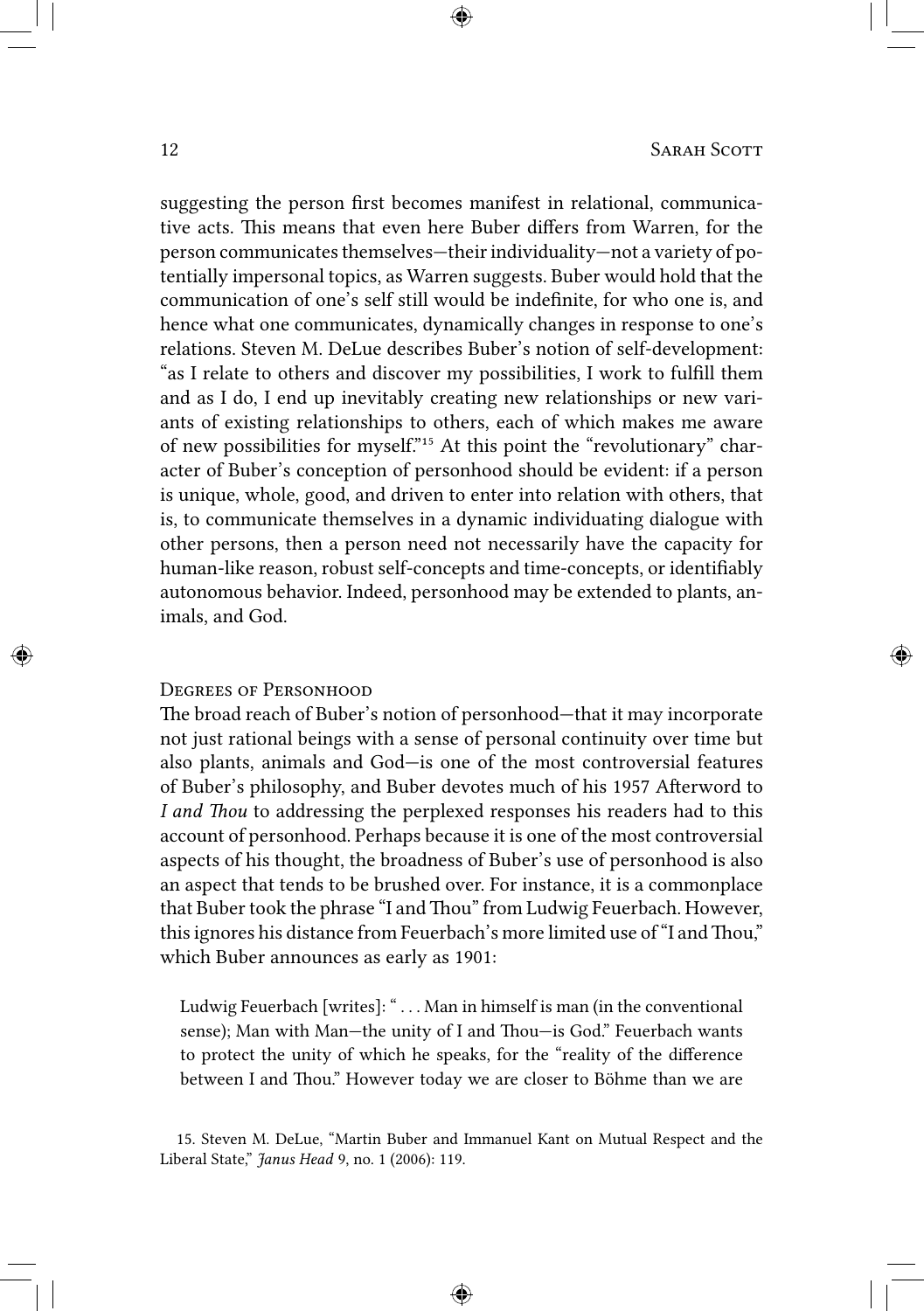to the teachings of Feuerbach, [closer to] the ideas of St. Francis of Assisi, who called the trees, birds, and stars his brothers and sisters, and nearer yet to the Vedanta<sup>16</sup>

Here the I-Thou relationship is extended to other organisms and even inorganic matter; man with trees, man with birds, and man with stars is God as much as is man with man. In his later writing Buber no longer characterizes these relationships as constituting God—God is also a distinct partner we are in relation with, not simply the sum of creaturely relations but he retains the expanded notion of I-Thou partners. The community of potential members of an I-Thou relation is even more extensive than the community of persons, for Buber includes artistic engagement with immaterial entities, such as the artist studying red, and purely imaginative activity with inorganic entities, such as the child with his toy bear. One may have a quasi I-Thou relation with anything that displays *Gestalt*; such an entity would include the first three criteria for personhood: uniqueness, wholeness and goodness.<sup>17</sup> However, only actually responsive beings display the fourth criterion of a drive to relation, though, as in the case of the child and his toy bear, we may be driven by our desire to relation to project this capacity onto entities that display the first three criteria. Persons are hence a subset of potential I-Thou partners. We can in turn split persons into three broad types according to their capacity for mutuality. We have relationships with nature, below language; with man, in language; and with spirit, where the relationship lacks but creates language (*IT*, 56–57, 150). Given the comparatively uncontroversial nature of the claim we have person-person relations with other humans, this section shall focus first on relations with nature and then relations with spirit, specifically, God.

An early mention of the term dialogue in Buber's work occurs in the context of describing an encounter with a tree. *Daniel* begins with the protagonist leaning his walking stick against an oak tree. Buber writes, "Then I felt in twofold fashion my contact with being: here, where I held the stick, and there, where it touched the bark. Appearing to be only where I was, I nonetheless found myself there, too, where I found the tree. At that time

<sup>16.</sup> Martin Buber, "Über Jakob Böhme," *Wiener Rundschau* 5, no. 12 (1901).

<sup>17.</sup> For a brief analysis of Buber's distinction between *Form* and *Gestalt* see Zachary Braiterman, *The Shape of Revelation: Aesthetics and Modern Jewish Thought* (Stanford, CA: Stanford University Press, 2007), 33–36. In Buber *Form* generally denotes the static concept of thing, such as emerges in an I-It relation, while *Gestalt* denotes the living whole we encounter in an I-Thou relation.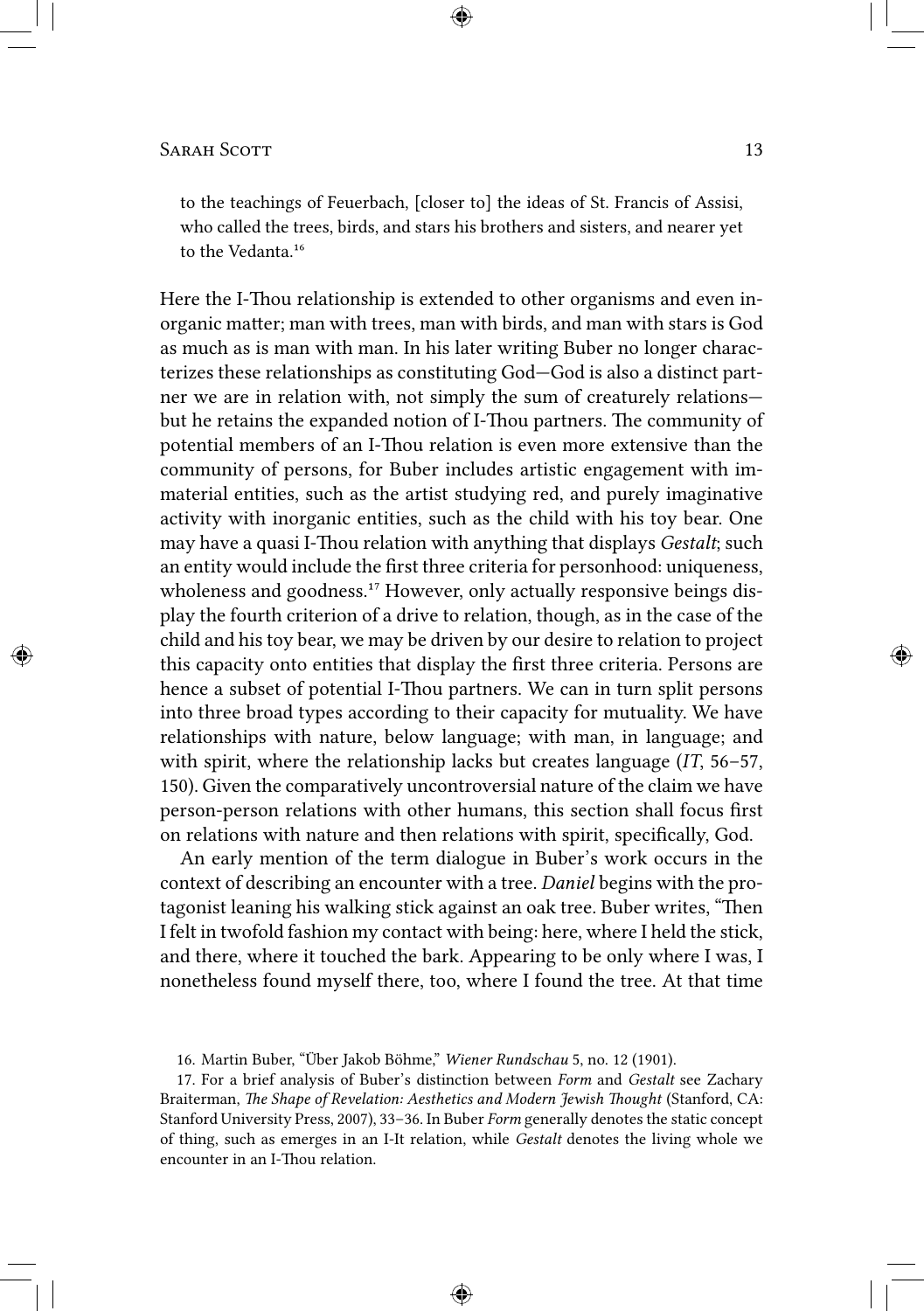dialogue appeared to me."<sup>18</sup> A few pages later Buber describes looking at a pine tree and distinguishes between reductively classifying it and "surrendering" to the tree in order to "feel its bark as your skin . . . until you recognize your children in the soft blue cones; yes, truly until you are transformed."<sup>19</sup> This passage foreshadows Buber's description of an encounter with a tree in *I and Thou*. There he similarly starts by criticizing reductively classifying the tree: "I can overcome its uniqueness [*Diesmaligkeit*—thistime-ness] and form [*Geformtheit*] so rigorously that I recognize it only as an expression of the law" (*IT*, 57–58). However, unlike in *Daniel*, he also includes feeling the tree as a mode of ego. Rather than identify with the tree, in *I and Thou* Buber is concerned to maintain its otherness, indeed, its minimal degree of personhood. It is not hard to see that we can develop our own capacities by relating to a tree, and that we can recognize the uniqueness, wholeness and goodness of a tree. However, it seems rather different to suggest that the tree has a drive to relation and enters into a relationship with us. The reciprocity of this relationship may seem purely imaginary, akin to that of the child with his toy bear. Yet as a living organism the tree responds to the presence of other organisms, altering its growth patterns, for instance. Buber does not fully elaborate this notion, other than to insist that while plants are surely far below the depth of relating implied by language, they nonetheless still exist on the threshold of relationality.

A greater degree of personhood is found in animals. Buber writes, "the eyes of an animal have the capacity of a great language," and especially mentions looking into the eyes of a house cat (*IT*, 144). Owners often know the personality of house cats and other domesticated animals; Buber maintains animals possess an intrinsic degree of personhood even if they are not domesticated. The domesticated animal does not receive its ability to relate and communicate (its " 'eloquent' gaze") from domestication, only its ability to relate to *us* (*IT*, 145). In a move as bold as announcing the notion of dialogue by discussing a tree, Buber writes he most understood the two poles of human life—that we oscillate between I-Thou and I-It modes—when reflecting on relating with a cat: "No other event has made me so deeply aware of the evanescent [*Vergänglichkeit*] actuality in all our relations to other beings, the sublime melancholy of our lot, the fated lapse into It of every single You. . . . At least I could still remember it, while the animal had sunk again from its stammering glance into speechless anxi-

19. Ibid., 54.

<sup>18.</sup> Martin Buber, *Daniel: Dialogues on Realization*, trans., with an introductory essay, Maurice S. Friedman (New York: Holt, Rinehart and Winston, 1964), 47.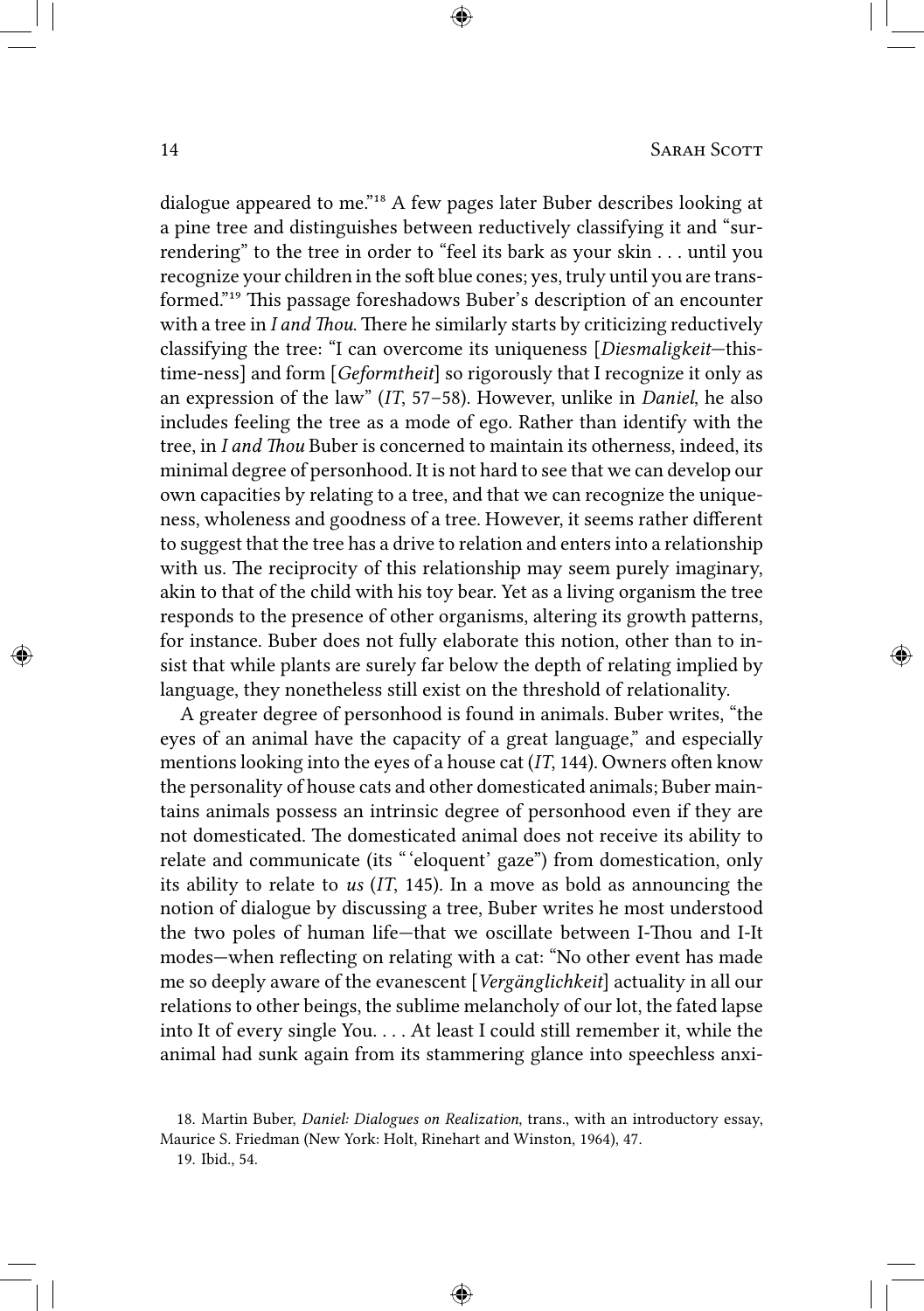ety [*Bangigkeit*], almost devoid of memory" (*IT*, 146). The main difference between them comes down to memory and language, not relationality, for both the cat and he are present in the relationship. Indeed, the cat is perhaps more present for, perhaps because of limitations of memory and language, animals are not "two-fold," that is, they do not oscillate between being an ego and being a person, but are on the cusp of both (*IT*, 172–73).

The highest degree of personhood is found in God, who is the "absolute person" (*IT*, 181). Late in life Buber explained that his one basic insight is that "the I-Thou relation to God and the I-Thou relation to one's fellow man are at bottom related to each other."<sup>20</sup> In light of his extension of a degree of personhood to plants and animals, we could add that relationships with them are also related to relationships with God. Although the partners of the relationship may be infinitely different, they have in common that they approach and address one as genuine others, that is, in an indefinite variety of unanticipatable ways:

Speaking with God is something *toto genere* different from "speaking with oneself"; whereas remarkably, it is not something *toto genere* different from speaking with another human being. For in the latter case there is common the fact of being approached, grasped, addressed, which cannot be anticipated in any depth of the soul; but in the former case it is not common in spite of all the soul's adventures in doubling roles.<sup>21</sup>

In calling God a *person* Buber identifies God as "him that, whatever else he may be in addition, enters into direct relationship to us human beings through creative, revelatory, and redemptive acts, and thus makes it possible for us to enter into a direct relationship to him" (*IT*, 181). In calling God the *absolute* person Buber identifies God as our interlocutor who always embraces us as Thou, unlike humans who oscillate between I-Thou and I-It relations and unlike lower degrees of personhood who are on the threshold of these relations.

Just as a comparison to moral philosophers employing the notion of person elucidates the distinctiveness of Buber's conception of personhood, a comparison to other descriptions of God as person illuminates Buber's

<sup>20.</sup> Martin Buber, "Interrogation of Martin Buber," conducted by Maurice S. Friedman, in *Philosophical Interrogations*, ed. Sydney and Beatrice Rome (New York: Holt, Rinehart, and Winston, 1964), 99. Hereafter cited in text as *IMB*.

<sup>21.</sup> Martin Buber, "The Question to the Single One," in *Between Man and Man*, trans. Ronald Gregor-Smith (London and New York: Routledge, 2002), 58–59.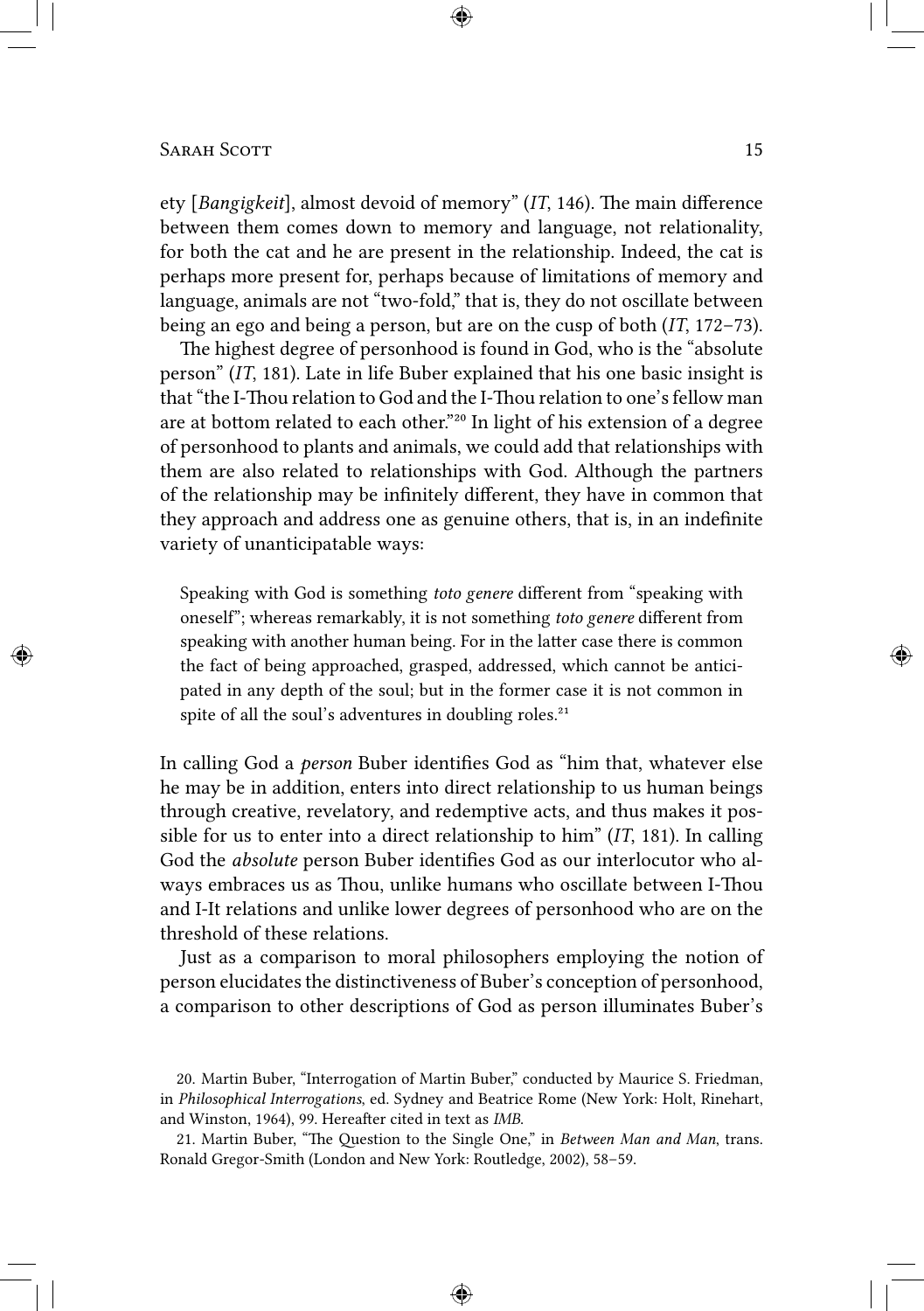account of God as the absolute person. One argument for God as person is the argument from revelation:

- (i) Only persons communicate.
- (ii) Revelation is a kind of communication between God and man.
- (iii) God is a person.<sup>22</sup>

Since Buber's description of God as the absolute person rests on an account of personhood as driven to relation, and in relation persons communicate themselves, his description of God might initially appear supported by the argument from revelation. However, Buber does not make such an argument and likely never would. By the time one makes an argument demonstrating the personhood of one's partner, one is already no longer in a dialogic relation with an unanticipatable other. One is instead in a relation with the memory and concept one has of one's partner, and is concerned to analyze that memory and concept, not to actually relate to the person. For this reason Buber never gives an argument for the personhood of God. Andrew Kelley explains, "In saying 'I-Thou,' I do not experience the other *as* a person for to do so would be to make the other into an It. Nor does 'Thou' refer to the person to whom one says 'Thou.' 'Thou' is simply an utterance that indicates that I am turning to another person and addressing this person" (emphasis in the original).<sup>23</sup>

Moreover, the argument from revelation assumes that the term person is unequivocal. Yet Buber believes that when one applies concepts to God that the meaning of the concept is transformed. He explains that he tried to capture the transformation of person by calling God the *absolute* person, and that to say any more about the personhood of God would be a fruitless simplification (*IMB*, 88). Indeed, Buber denies possibility of knowledge of the divine mind (*IMB*, 55). This sets his use of the term person off from other common applications of person to God. Herbert C. Wolf, for instance, identifies five ways the term person is used in conjunction with God, each linked to five methods of knowing God:

- (0) "God as not-not-person," which comes from the *via negativa*,
- (1) "Personality in God," which is a metaphysical claim rooted in trinitarianism,

22. Gary Legenhausen, "Is God a Person?," *Religious Studies* 22 (1986): 313.

23. Andrew Kelly, "Reciprocity and the Height of God," In Atterton, Calarco, and Friedman, *Levinas and Buber: Dialogue and Difference* (Pittsburgh, PA: Duquesne University Press, 2004), 229.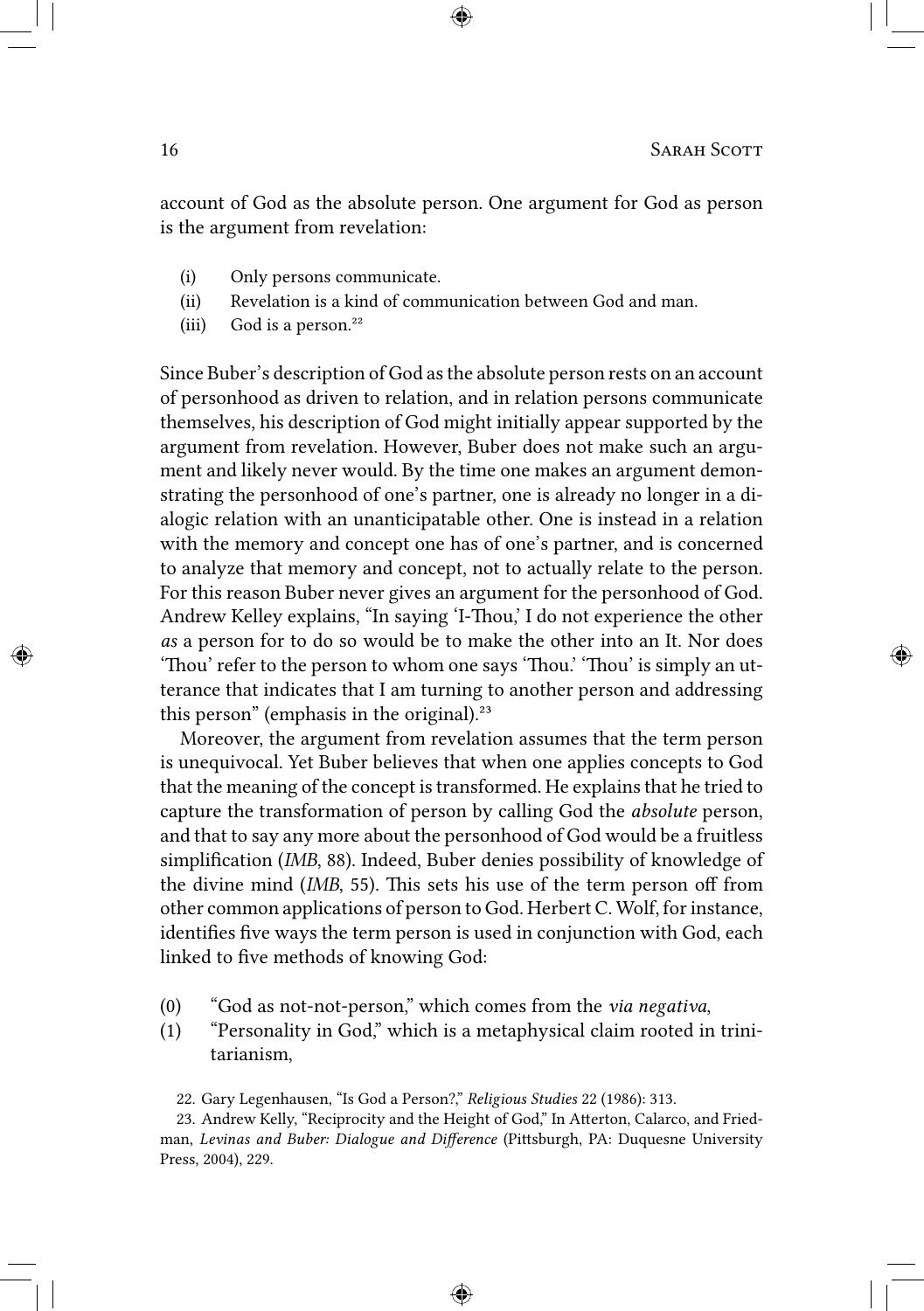- (2) "A personally-related God," which is an analogic claim,
- (3) "The personality of God," which comes from the *via eminentiae*,
- (4) "God as a person," which rests on the univocity of being. $24$

With the exception of the trinitarian use of "personality in God," Buber could initially appear to employ each of these ways. God as the *absolute* person suggests the perfection of a human category or creaturely spectrum (3). His claim that relations with other creatures are not *toto genere* different from relations with God could suggest the univocity of relating (4), or, more likely, an analogic claim (2). However, his comments about the equivocity of concepts and our inability to know the divine mind would seem to best fit the *via negativa* (0). Yet Buber does not fully exemplify the *via negativa* either, for he neither describes what God is not, nor gives a full argument for the inapplicability of concepts to God. Buber's own explanation of his stance undercuts comparison to all theological descriptions of God as person: "If to believe in God means to be able to talk *about* him in the third person, then I do not believe in God. If to believe in him means to be able to talk *to* him, then I believe in God" (emphasis added).²⁵

This emphasis on talking *to* rather than *about* raises the question of the meaningfulness of Buber's statements such as "God is the absolute person." In his Afterword to *I and Thou*, Buber writes:

The concept of personhood [*Personhaftigkeit*] is, of course, utterly incapable of describing the nature of God; but it is permitted and necessary to say that God is *also* a person. If for once I were to translate what I mean into the language of a philosopher, Spinoza, I should have to say that of God's infinitely many attributes we human beings know not two, as Spinoza thought, but three: in addition to spiritlikeness—the source of what we call spirit—and naturelikeness, exemplified by what we know as nature, also thirdly the attribute of personlikeness [*Personhaftigkeit*]. From this last attribute I should then derive my own and all men's persons [*Personsein*], even as I should derive from the first two my own and all men's being spirit and being nature. (*IT*, 181)

24. Herbert C. Wolf, "An Introduction to the Idea of God as Person," *Journal of Bible and Religion* 32, no. 1 (1964): 26, 31. Wolf has the five uses begin with zero instead of one to recognize the lack of knowledge maintained by the *via negativa*.

25. Martin Buber, "Autobiographical Fragments," in *The Philosophy of Martin Buber: The Library of Living Philosophers*, vol. 12, edited by Paul A. Schilpp and Maurice S. Friedman (La Salle, IL: Open Court, 1967), 24.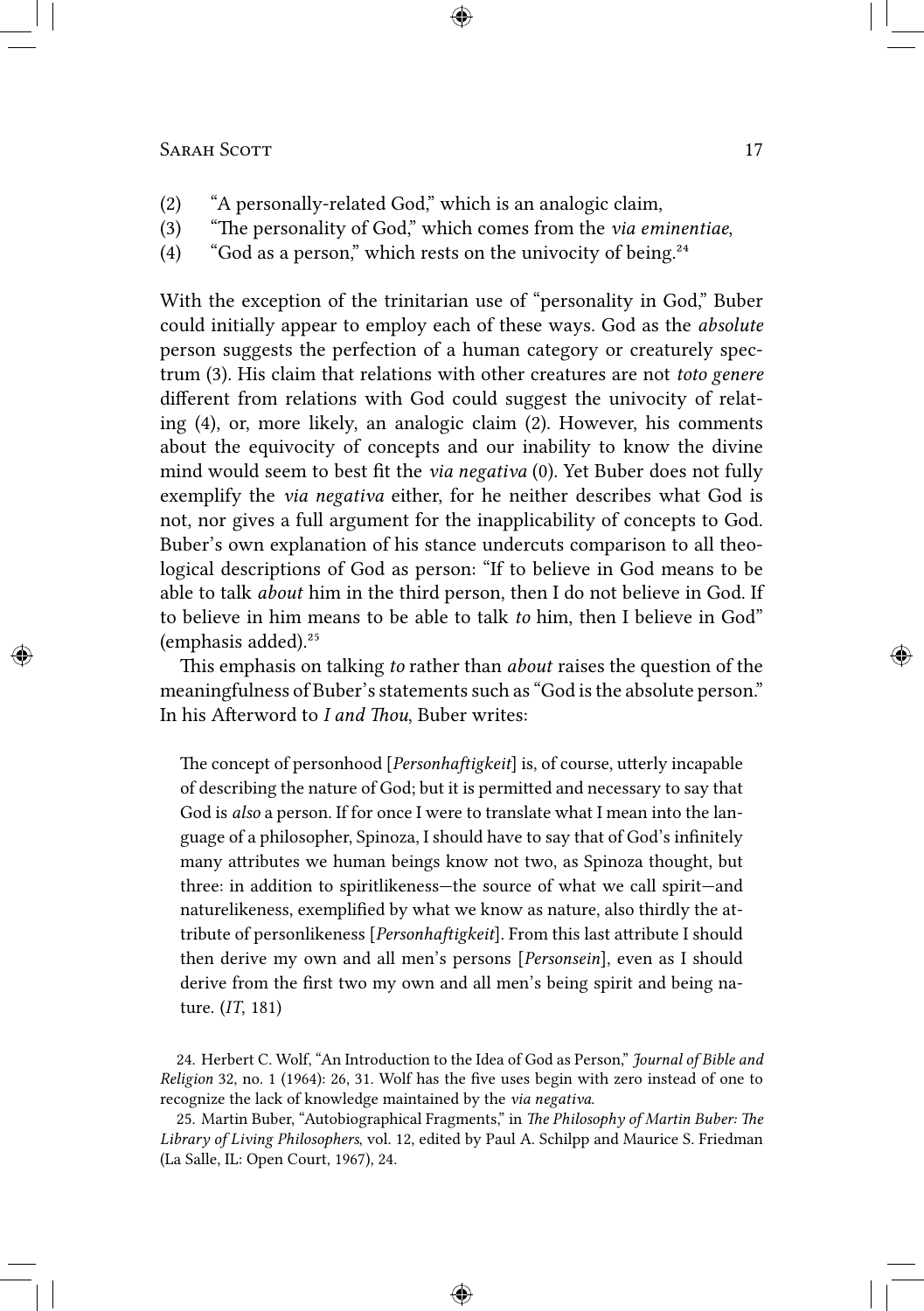As a *translation* into philosophic language this use of Spinoza's theory of attributes cannot fully capture Buber's intentions. Nevertheless, the use is suggestive, especially given Buber's assessment of Hasidism as a response to Spinoza's criticism of the "anthropomorphic" extension of personhood to God. All living things would seem to possess the first three criteria for personhood (uniqueness, wholeness, and goodness), with the drive to relation or capacity for mutuality serving to differentiate beings into different steps on a spectrum culminating in God, who both is the highest point and transcends the spectrum, as the term absolute attempts to indicate. This extension of the notion of personhood initially appears to be related to the *via eminentiae*. However, the comparison to Spinozan attributes suggests the inference does not run from humans to God, but from God to all creatures. Hence it is better understood as an example of the " 'retrotensive method'—the rule that whatever is empirically found in or associated with the more complex and highly evolved natural entities must inferentially be read back into the simpler and earlier ones."26

However, a tension now arises between the equality of all beings and their hierarchal ordering on the "chain of being." In his dissertation Buber describes Nicholas of Cusa's theory of participation as maintaining God puts himself entirely in each thing, so that all are equal in value, and yet nonetheless maintaining God is in each thing differently, so that each thing has its own degree of actuality and consciousness, suggesting a hierarchy (*HI*, 379). Since personhood is often taken to confer moral consideration, the equality of all beings with respect to the first three criteria suggests the impossibility of distinguishing between the strength of moral obligations to different types of beings. Malcolm L. Diamond, for example, asks Buber if a tree is of equal moral status to a human being (*IMB*, 37). Buber does not explicitly answer in the negative, though he does reaffirm there are different degrees of the capacity for mutuality, implying a negative response. A few pages prior he has just responded to a question from Emmanuel Levinas concerning the asymmetry of one's Thou, whom Levinas takes to be higher than the I in the relationship. Buber rejects this limitation of both I-Thou and moral relations to an asymmetrical, higher Thou. He insists relationships to animals and plants occupy the "lowest floor of the ethical building," and mentions Hasidim even include basic moral obligations to their tools and that there must also be a ethical obligation to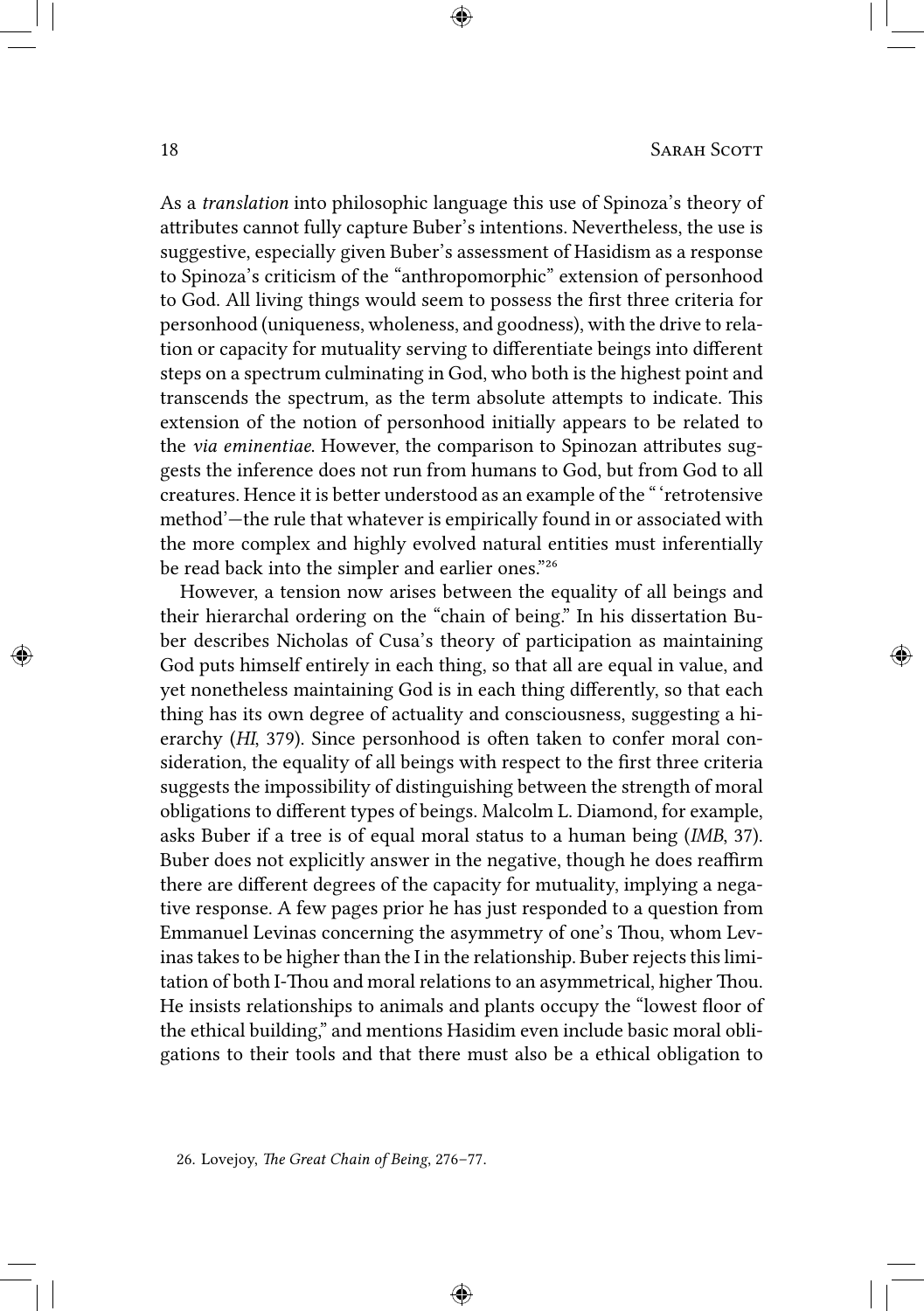# Sarah Scott 19

care for one's self (*IMB*, 28).<sup>27</sup> However, despite the language of "floors" of obligation suggesting a hierarchy, he rejects that one could use the different degrees of the capacity for mutuality for the purposes of calculating moral obligation (*IMB*, 37). Buber's criteria for personhood and discussion of degrees of personhood hence serve a different function than the use of these notions by moral philosophers and theologians. Buber leaves us with a broadly expanded moral circle that would include the whole chain of being, while persistently directing us away from responding to beings through classification and argumentation and moving us toward an ideal of perfect relationality.

## The Human Threat to Personhood

Buber's extension of personhood to a range of beings raises the question what, if anything, is peculiar to humanity. While other thinkers use the presence of memory and time-concepts as a principle criterion for personhood, Buber identifies memory as the distinguishing feature of humanity and as threatening to personhood. In the state of nature presented in *I and Thou*, humans begin in direct relations ("in the beginning is the relation"). However, Buber then describes a "fall" into a historical mode, which creates the subject-object distinction, language, and discursive knowledge. Although this fall can inhibit direct relations it is nonetheless motivated by the drive to relation. Desire for the security of the absolute relationship appears to be threatened by the spontaneity and transience of creatures, moving us to use memory to create controllable and permanent entities. Through memory the Thou that was initially simply encountered becomes reified and turned into an object of experience (*IT*, 71). Memory further "educates itself" and creates out of the initial unmediated relationships three conceptual categories: actions, which are derived from that which stand out in memory as eventful relations; objects, gradually arranged into groups and species and derived from that which memory experiences as changeful in relations; and the "I," which is derived from that which memory experiences as the same in every relation (*IT*, 72). Still using memory, contemplation goes further, and splits both the "I" and the initial Thou into substance, qualities, and laws of relating (*IT*, 81).

<sup>27.</sup> For an argument that Levinas' philosophy is weaker than Buber's insofar as Levinas is "speciesist," while Buber accounts for relationships to non-humans, see Peter Atterton, "Face-to-Face with the Other Animal?," in Atterton, Calarco, and Friedman, *Levinas and Buber*.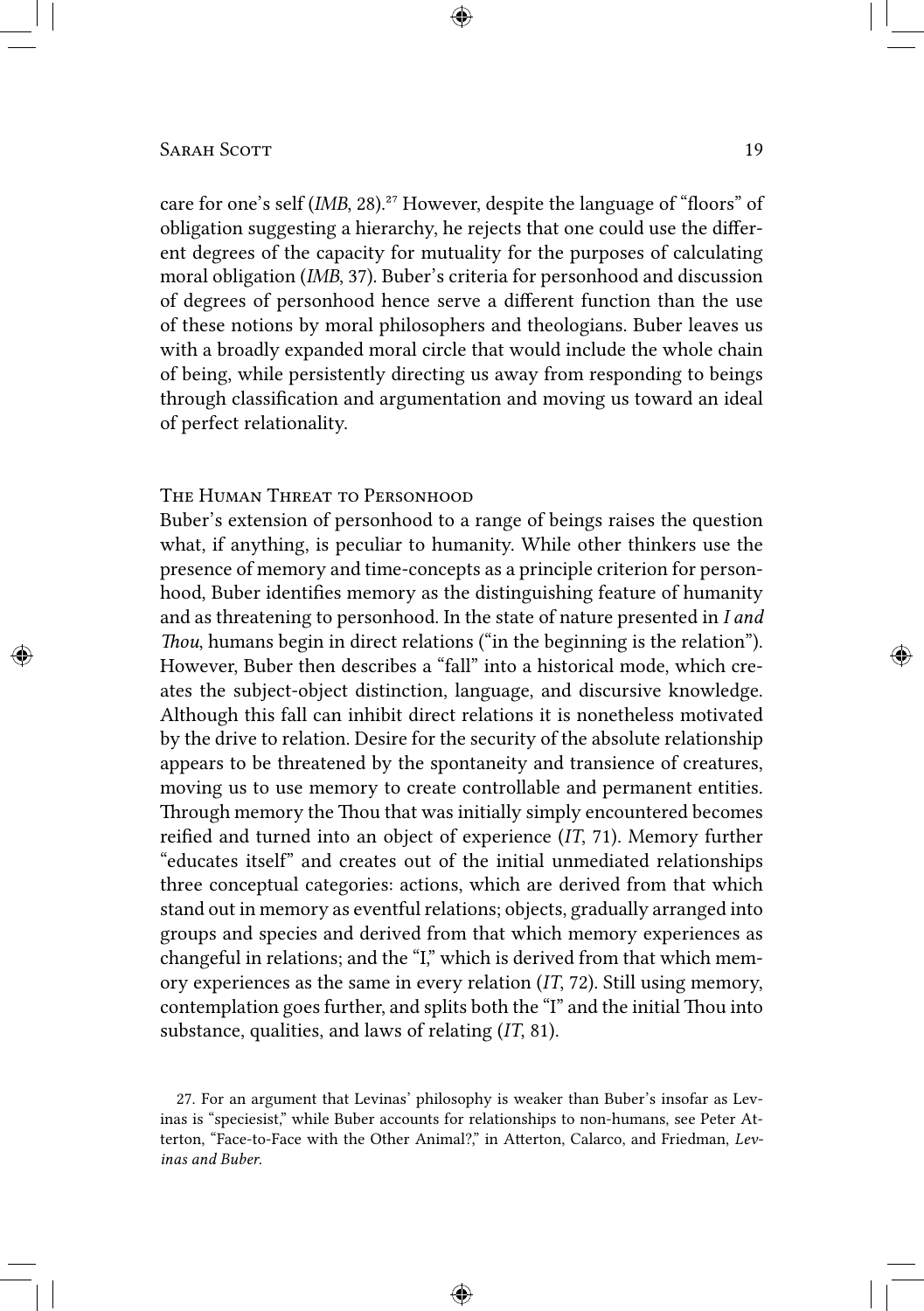Buber repeatedly places I-Thou relations in the present and I-It relations in the past, for example, writing, "what is essential is lived in the present, objects in the past" (*IT*, 64) and "the pure present knows no specific consciousness of time."<sup>28</sup> In Michael Theunissen's analysis, the tension between the present of I-Thou relations and the past of I-It relations is actually a tension within the present, which is twofold. I-It relations are concerned with the past of the present: "The present of the It precisely only presents the 'conclusion of time elapsed' and, therefore, not being self-sufficient, at bottom itself only belongs to the past. Hence this conclusion is only posited 'in thought' and is therefore unreal because it disappears on account of its punctuality."<sup>29</sup> In contrast, the present of I-Thou is the futural present: "the act of speaking to swings out beyond itself and its immediate correlate. It maintains itself in the future, as it were, without already anticipating this future itself. For the one doing the speaking precisely awaits the decision about the future from the answer of the one spoken to. . . . I 'let myself'—to use a vulgar expression to characterize a non-vulgar reality—be 'taken by surprise' by the Other."<sup>30</sup> Although both temporal relations stem from our drive to relation and hence personhood, an excess development of our ability to place things in the past undermines our personhood. We lose our wholeness as in selfreflection we split ourselves into subject-object; we lose our sense of our own uniqueness as we see ourselves as simply the manifestation of substance, qualities and laws; we lose our sense of the goodness of beings since they are no longer taken to be whole, unique and diverse; and we lose our ability to enter into relations with others since their alterity and ability to surprise us is no longer recognized. $31$ 

However, while our human capacity for memory taken to excess can lead to a corrupt manifestation of our desire for relations, the right use of memory can also heal our personhood. Buber writes that the man whose capacity for memory has taken over his personhood

is inextricably entangled in unreality; and he becomes aware of this whenever he recollects his own condition. Therefore he takes pains to use the best part of his mind to prevent or at least obscure such recollection. But

<sup>28.</sup> Martin Buber, "What is Man?" in *Between Man and Man*, 167.

<sup>29.</sup> Theunissen, *The Other*, 309.

<sup>30.</sup> Ibid., 309–10.

<sup>31.</sup> For more on the temporality of I-Thou and I-It relations and Buber's notion of history, see the section "Hidden History: The 'Two Streams' of Adam" in Avnon, *Martin Buber*, 81–118.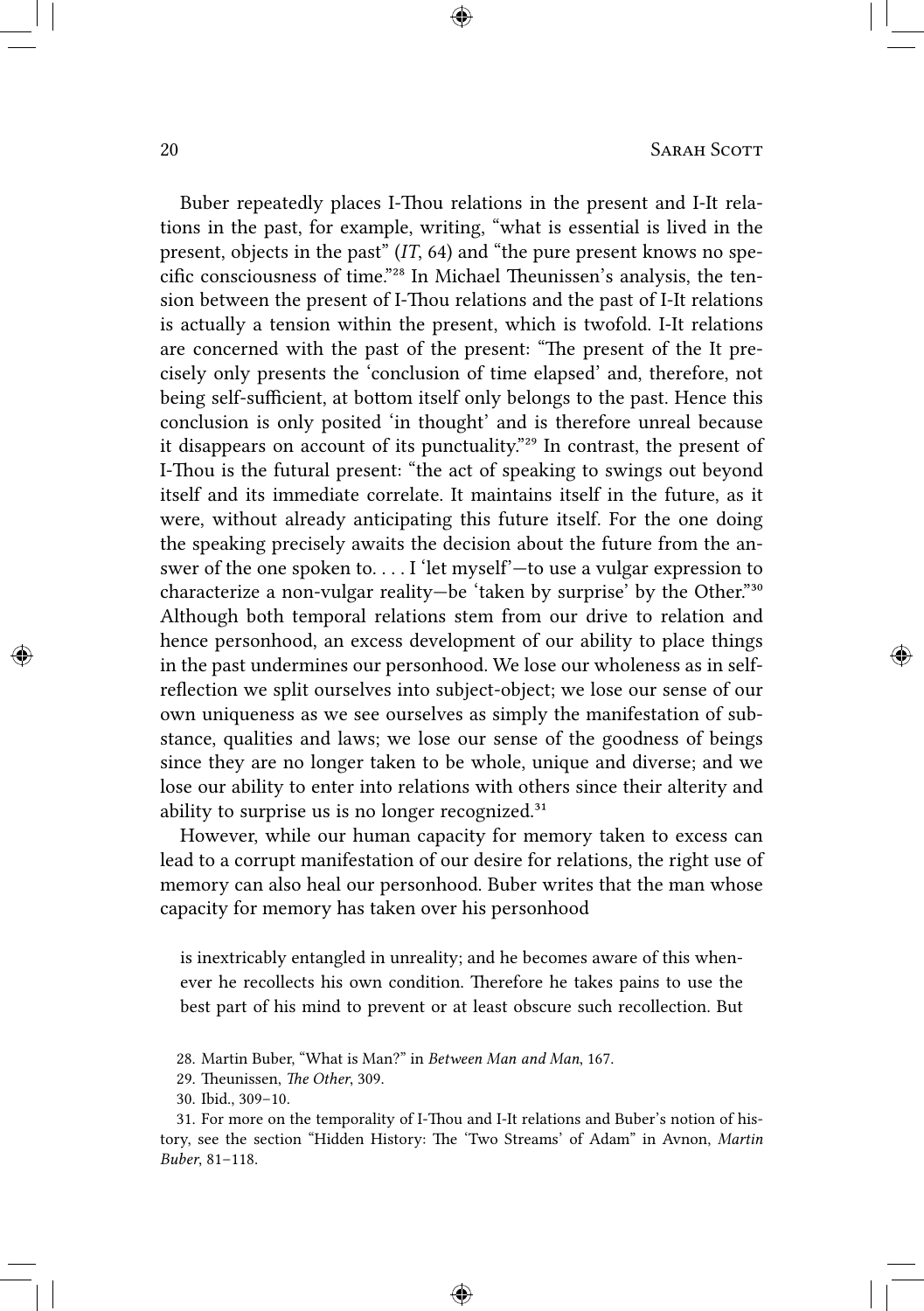if this recollection of one's falling off, of the deactualized and the actual I, were permitted to reach down to the roots man calls despair and from which self-destruction and rebirth grow, this would be the beginning of the return. (*IT*, 110)

Memory suppresses the memory of how its excessive growth has strangled the capacity for personhood, but if one could fully remember one's beginning and how one went astray, one could heal. Buber likely hopes his account of a state of nature and genealogical account of the growth of I-It relations serves as a reminder for the reader that will spur them to begin this healing process. However, the healing will truly take place when the reader sets the text aside, forms I-Thou relations with other beings, and the reader's memory learns how to fulfill rather than undermine the drive to relation. Buber writes, "memory itself is changed as it plunges from particularity into wholeness," and emphasizes that this healing remembrance is not the same as the self-analysis of modern psychology (*IT*, 62). The intention of the recollection is not to analyze and reduce memory to what is assumed to be repressed, but to simply recall it "unreduced and undissected. Naturally, the memory must be liberated from all subsequent deletions and trimmings, beautifications and demonizations; but he can do this, to whom the confrontation with himself, in the essential compass of the past, has proved to be one of the effective forces in the process of 'becoming what one is.' "³²

An example of how this type of critical memory might help restore the ability to relate comes from Buber's own life. In the context of explaining the development of the I of the I-It relationship, Buber relays a memory he has of being eleven years old and stroking the neck of a horse:

Beginning from the still very fresh memory of my hand . . . When I stroked the mighty mane . . . and felt the life beneath my hand, it was as though the element of vitality itself bordered on my skin, something that was not I, was certainly not akin to me, palpably the other, not just another, really the Other itself; and yet let me approach, confided itself to me, placed itself elementally in the relation of Thou and Thou with me.<sup>33</sup>

The relation becomes broken when one day he becomes conscious of his hand and how much he enjoys petting the horse; the horse now exists

<sup>32.</sup> Buber, "Images of Good and Evil," 123.

<sup>33.</sup> Martin Buber, "Dialogue," in *Between Man and Man*, 26–27.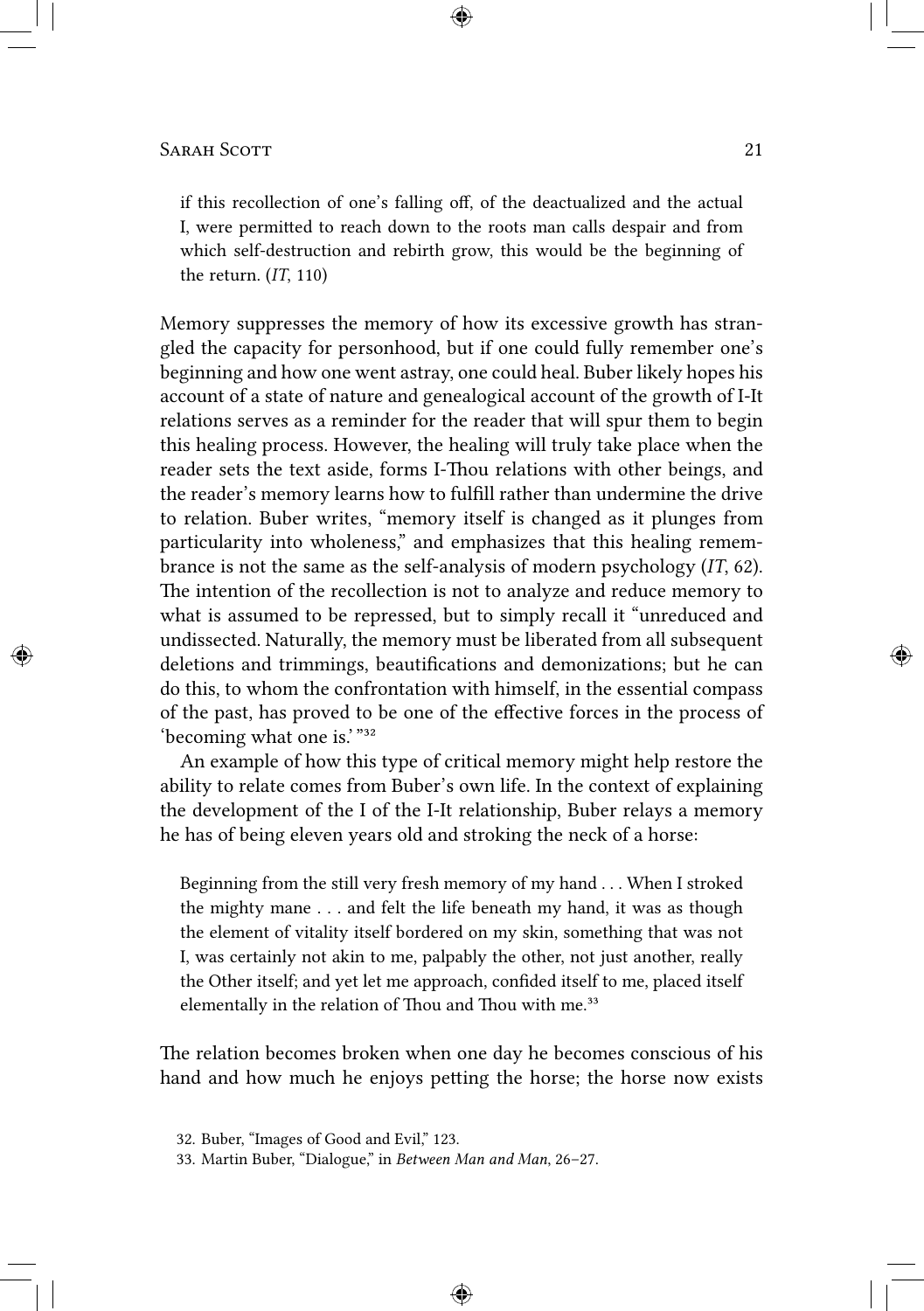not as the elemental other, but as just part of his own experience. As if in recognition the horse has been reduced to an It, the horse ceases to raise his head to him, and Buber writes that at the time he felt himself judged. Although the story describes a fall from an I-Thou relation into an I-It relation, by recalling the event memory acknowledges such a fall took place and hence that there is some other mode of being than the one that has come to dominate. Moreover, the alternative mode is seen as somehow more primordial and essential than the existing mode, thus awakening a desire to return to it. "Beasts of prey have no history," Buber writes, emphasizing the peculiar historical nature of man. He continues, "Man has acquired history by entering fundamentally on something that would be bound to appear to the beast of prey as senseless and grotesque—namely, on responsibility, and thus on becoming a person with a relation to the truth."<sup>34</sup> This relation to truth leads us to form "relationships" with ideas rather than with beings as we rely evermore on language and discursive knowledge, but it also moves us to reform ourselves so that we can once more directly relate to beings. Buber explains that beginning with the philosophy of Hegel and culminating in that of Heidegger the historical nature of man was taken to be man's reality. However, he cautions, "with this perception of the 'historical' we are still far from having come sufficiently close to the reality of man, indeed, that thereby we have not at all obtained a glimpse of the most characteristic fact, the open mystery of the person" (*IMB*, 33). In the end, our personhood is more fundamental than our humanity, and our drive to relation and capacity for mutuality will move us to perfect our humanity, and with it, our personhood.

Buber's conception of personhood certainly differs from that of many other thinkers. Most striking is his replacement of memory, reason, and autonomy as criteria for personhood with an emphasis on individuality and a drive to relation, along with his concomitant description of humanity as possessing a potentially dangerous capacity for memory. The dangers of excess memory notwithstanding, Buber's "revolution" may be seen as a healing act of critical memory, for it marks a rebirth of older ideas, such as the goodness of all being, the principle of plenitude, and the chain of being. Although Buber gives us criteria for personhood and describes differing degrees of personhood, he does not show us how to use the notion of personhood to determine moral obligations. Since many other thinkers use the distinction between human and person for

<sup>34.</sup> Buber, "The Question to the Single One," 85.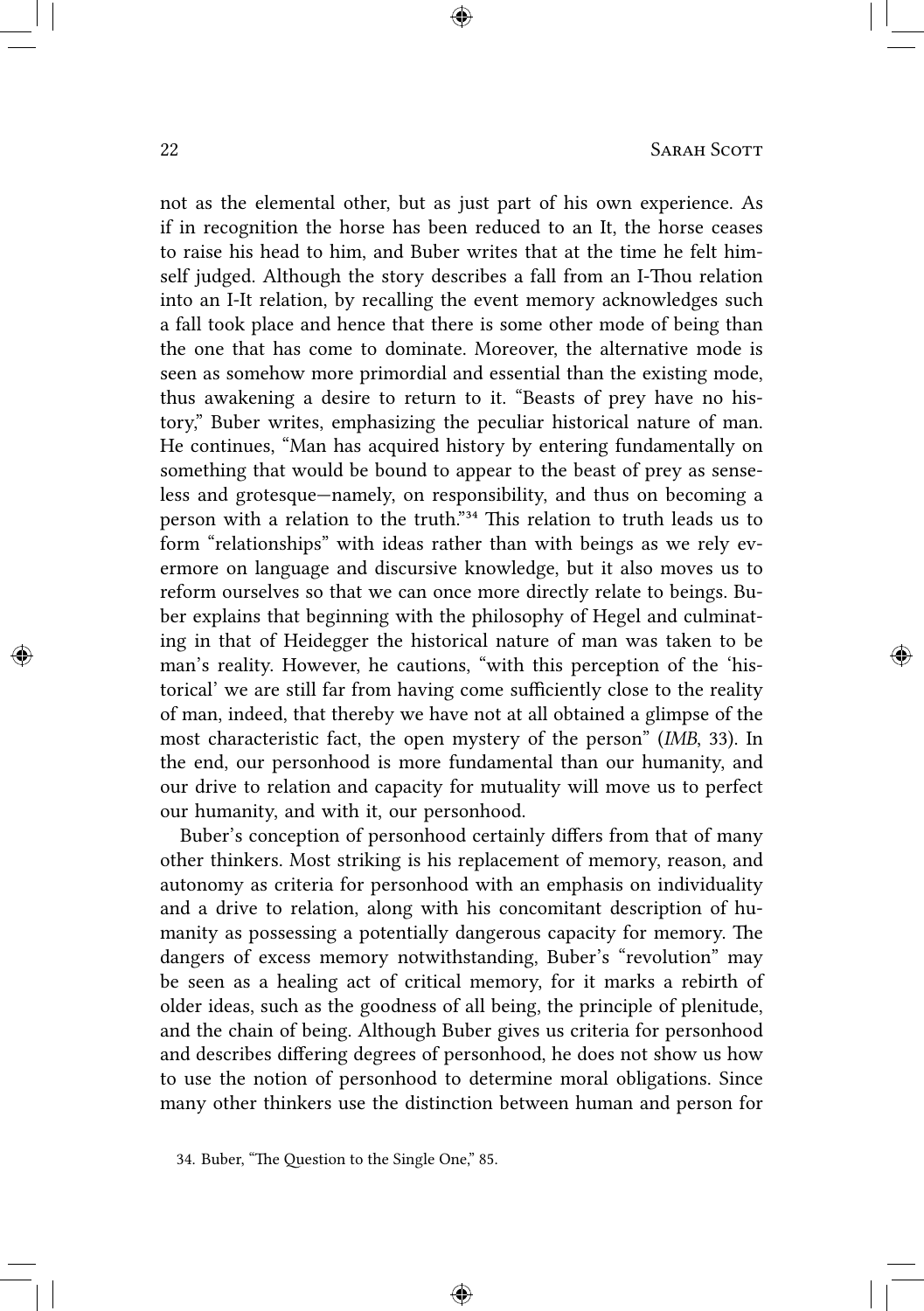just this purpose, we are left wondering what upshot, if any, Buber's account of personhood has for moral philosophy. Buber's "revolution" in the concept of personhood leaves us with four primary insights: (i) a moral circle expanded until it recalls the goodness of all being; (ii) the value of individuality and uniqueness, rooted in the principle of plenitude and related diversitarianism; (iii) a replacement of the ideal of selfsufficiency with the ideal of relationality, such that we praise God as the absolute person, where personhood entails relationality and is nonetheless an augmentation of divinity; and (iv) that our human capacity for memory, and concomitantly, language and reason, threatens our personhood, but that this same human capacity possesses the ability to heal itself and bring us ever closer to the perfection of personhood.

#### **BIBLIOGRAPHY**

- Atterton, Peter. "Face-to-Face with the Other Animal?" In Atterton, Calarco, and Friedman, *Levinas and Buber*, 262–81.
- Atterton, Peter, Matthew Calarco, and Maurice S. Friedman, eds. *Levinas and Buber: Dialogue and Difference*. Pittsburgh, PA: Duquesne University Press, 2004.
- Avnon, Dan. *Martin Buber: The Hidden Dialogue*. Lanham, MD: Rowman & Littlefield, 1998.
- Biemann, Asher D. *Inventing New Beginnings: On the Idea of Renaissance in Modern Judaism*. Stanford, CA: Stanford University Press, 2009.
- Braiterman, Zachary. *The Shape of Revelation: Aesthetics and Modern Jewish Thought*. Stanford, CA: Stanford University Press, 2007.
- Buber, Martin. "Autobiographical Fragments." In *The Philosophy of Martin Buber: The Library of Living Philosophers*, vol. 12, edited by Paul A. Schilpp and Maurice S. Friedman, 3–39. La Salle, IL: Open Court, 1967.
	- . *Between Man and Man*. Translated by Ronald Gregor-Smith. London and New York: Routledge, 2002.
- . *Daniel: Dialogues on Realization*. Translated with an Introductory Essay by Maurice S. Friedman. New York: Holt, Rinehart and Winston, 1964. Originally published as *Daniel: Die Gespräche von der Verwirklichung*, 1913.
- . *De geschiedenis van het moderne individu*. Translated by Inigo Bocken, Kampen: Ten Have, 2005. Translation of "Zur Geschichte Des Individuationsproblems."
- . "Dialogue." In Between Man and Man, 1–45. Originally published as "Zwiesprache," 1929.
- . "Distance and Relation." In *The Knowledge of Man*, 49–61. Originally published as "Urdistanz und Beziehung," 1951.
- *IT* . *I and Thou*. Translated by Walter Kaufmann. New York: Simon and Schuster, 1996. Originally published as *Ich und Du*, 1923.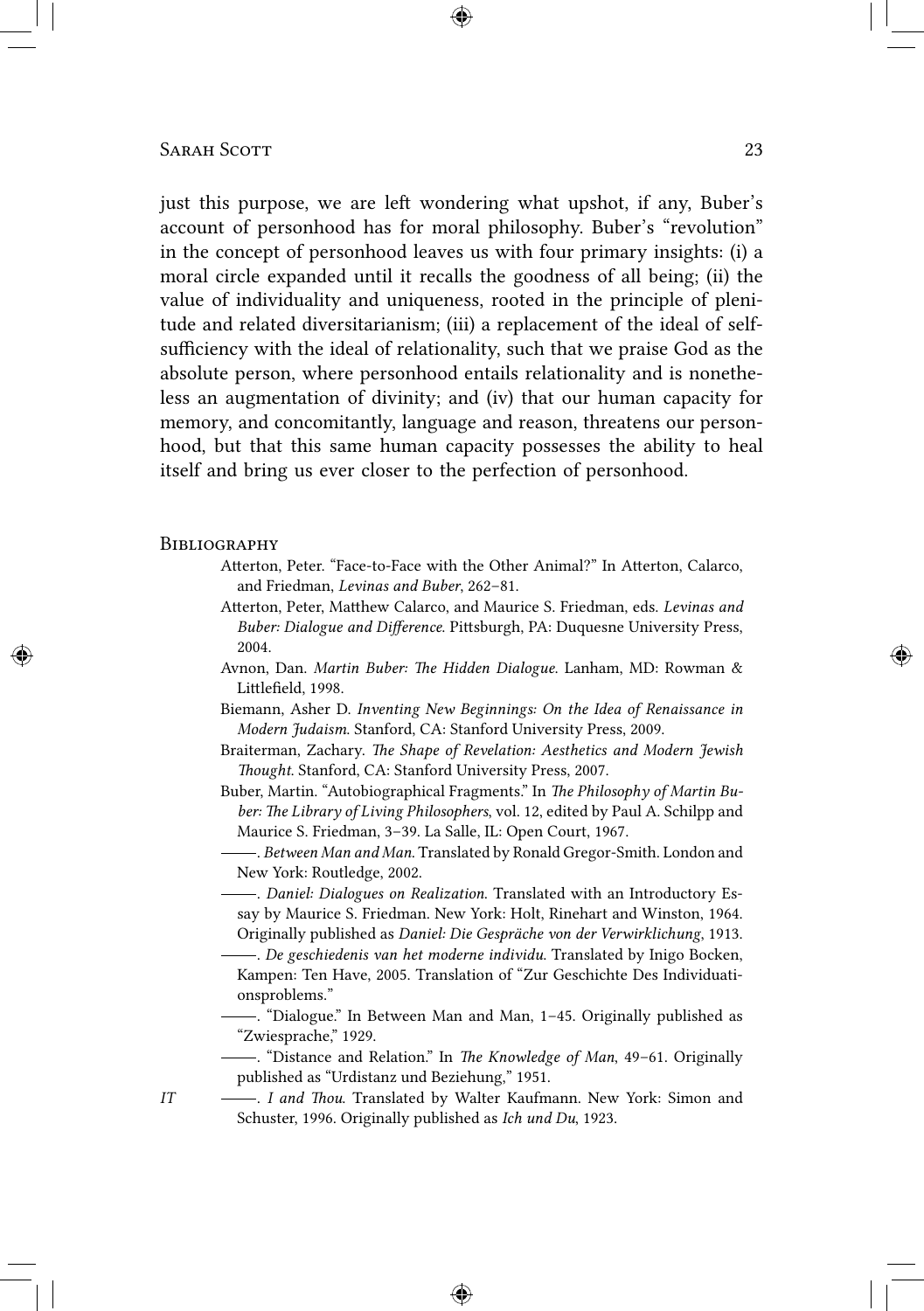. "Images of Good and Evil." In *Good and Evil: Two Interpretations*, translated by Ronald Gregor-Smith and Michael Bullock, 63–143. Upper Saddle River, NJ: Prentice Hall, 1997. Originally published as *Bilder von Gut und Böse*, 1952.

- *IMB* . "Interrogation of Martin Buber." Conducted by Maurice S. Friedman. In *Philosophical Interrogations*, edited by Sydney and Beatrice Rome, 16–117. New York: Holt, Rinehart and Winston, 1964.
	- . "Jewish Renaissance." In *The First Buber*, 30–34. Originally published as "Jüdische Renaissance," 1901.
	- ."Man and His Image Work." In *The Knowledge of Man*, 139–55. Originally published as "Der Mensch und sein Gebild," 1955.
		- . *Niccolò Cusano e Jakob Böhme. Per la storia del problema dell'individuazione*. Translated by Francesco Ferrari. Genova: Il Melangolo, 2013. Translation of "Zur Geschichte Des Individuationsproblems."
- *HI*  $\longrightarrow$  "On the History of the Problem of Individuation: Nicholas of Cusa and Jacob Böhme." Translated by Sarah Scott. *Graduate Faculty Philosophy Journal* 33, no. 2 (2012): 371–401. Translation of "Zur Geschichte Des Individuationsproblems."
	- . *Tales of the Hasidim*. Translated by Olga Marx. New York: Schocken Books, 1991. Originally published as *Die chassidischen Bücher*, 1927.
	- . *The First Buber: Youthful Zionist Writings of Martin Buber*. Translated and edited by Gilya G. Schmidt. Syracuse, NY: Syracuse University Press, 1999.

. "The Jewish Cultural Problem and Zionism." In *The First Buber*, 176–95. Originally published as "Das jüdische Kultur-Problem und der Zionismus," 1905.

- . *The Knowledge of Man: Selected Essays*. Translated by Maurice S. Friedman and Ronald Gregor-Smith. Amherst, NY: Prometheus Books, 1998.
- . *The Legend of the Baal-Shem*. Translated by Maurice S. Friedman. Princeton, NJ: Princeton University Press, 1955. Originally published as *Legende des Baalschem*, 1907.
- . *The Origin and Meaning of Hasidism*. Edited and translated by Maurice S. Friedman. Amherst, NY: Humanity Books, 1988. Originally published as *Der Weg des Menschen nach der Chassidischen Lehre*, 1948.
- . "The Question to the Single One." In *Between Man and Man*, 46–97. Originally published as "Die Frage an den Einzelnen," 1936.
- . "Über Jakob Böhme." *Wiener Rundschau* 5, no. 12 (1901).
- . "What is Common to All." In *The Knowledge of Man*, 79–99.
- ."What is Man?" In *Between Man and Man*, 140–244. Originally published as "Was ist der Mensch?" 1938.
- . "Zur Geschichte Des Individuationsproblems (Nicolaus von Cues und Jakob Böhme)," 1904. The National Library, Jerusalem, Martin Buber Archives, Ms. Var. 350 A/2.
- DeLue, Steven M. "Martin Buber and Immanuel Kant on Mutual Respect and the Liberal State." *Janus Head* 9, no. 1 (2006): 117–33.
- Friedman, Maurice S. *Martin Buber: The Life of Dialogue*. 4<sup>th</sup> ed. London; New York: Routledge, 2002.